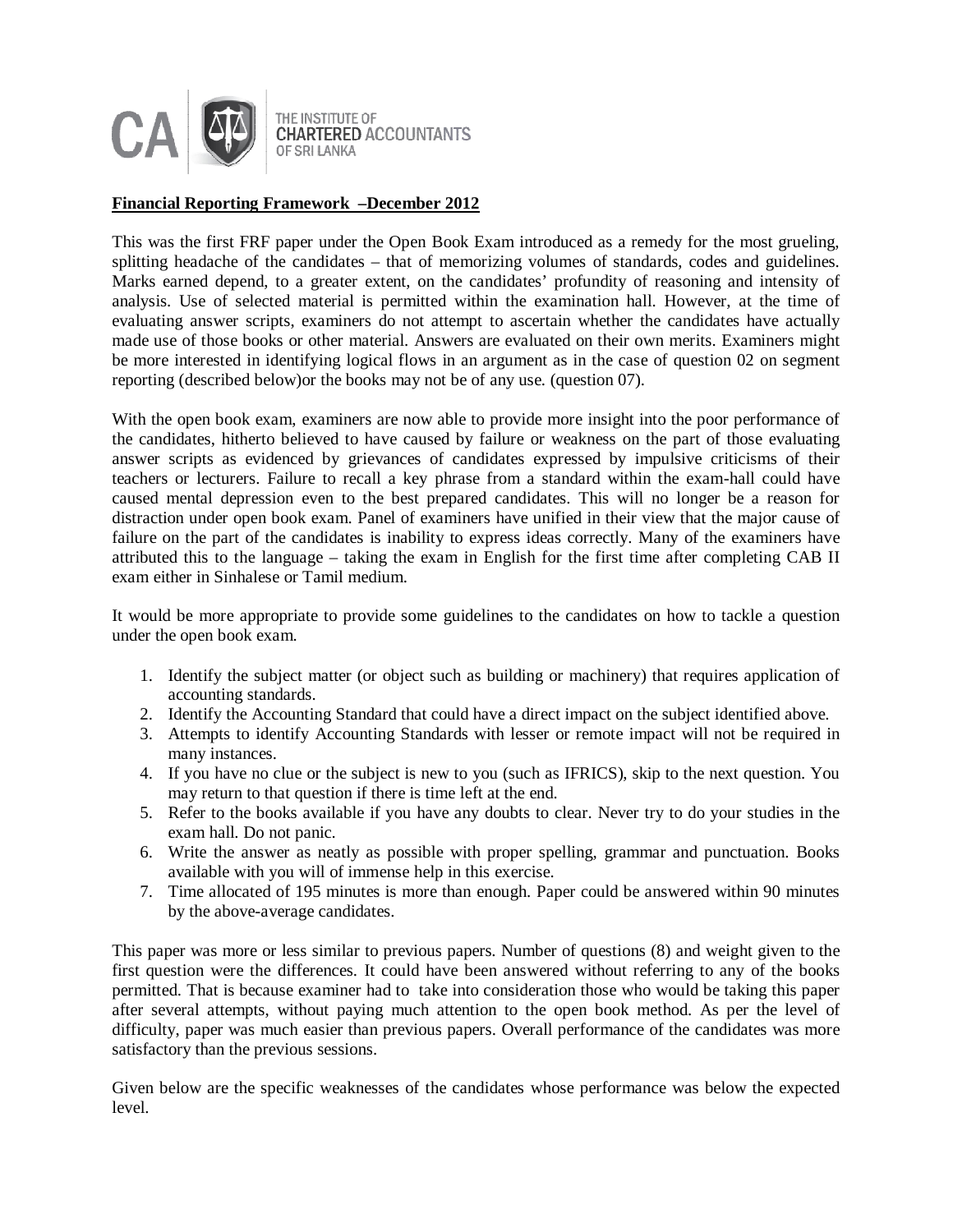## **Question No. 01**

This question was somewhat lengthy with a scenario more or less similar to a case study. It carried 30 marks. Questions given clearly identified the subject matter requiring application of accounting standards. Candidates were thus relieved from the cumbersome exercise of scrutinizing the scenario given for any hints or clues.

### **Part (a)**

Candidates had tried to display their knowledge by discussing many aspects of accounting as relevant to the question such as Investment property, Owner Occupied Property, fair value, impairment gains/losses.

- (i) This part of the question has narrowed down the answer by referring to "books" and "group financial statements". Answer could be treated as relevant only to the extent it refers to those aspects. The most common weakness of the candidates was the failure to distinguish between the Consolidated and Separate Financial Statements.
- (ii) This part required a calculation as at a particular date. Many candidates had added the cost of the extension, incurred after that date.
- (iii) This part required a calculation which depended on the answers to parts (i) and (ii) above. Only those candidates who did the above two parts correctly could earn marks for this part.
- (iv) This part seemed somewhat awkward. However, candidates had generally referred to capitalization of interest, mostly with wrong conclusions. Candidates failed to approach the question by tracing time of completion the construction.

### **Part (b)**

This part tested a direct application of  $SLFRS - 5$ . Candidates should have studied the application guide in depth in order to find the answer to this part. Examples given in the application guide do not reflect time intervals in the same way as given in the question.

However, application guide highlights the information needs of users of financial statements.

Candidates failed to identify the fact that actual closing down is nine months later (December 31). If the operations are going on, there would be income/and expenditure reported in the Income Statement. Therefore, describing the same as 'discontinued' is both wrong and misleading at this stage.

Most of the Candidates failed to address the above aspects. So the marks earned were very poor.

### **Part (c)**

A lot of Candidates were not familiar with the subject matter – factoring. Answer depended on the substance of the transaction than recommendations of the standards. Marks earned to this part were very much less

### **Part (d)**

This question would have put the candidates into trouble. There was no income recognizable for the period under review. This is an instance, where candidates are required to highlight the criteria given in the standard in response to activities taking place incidental to transactions.

However, many candidates had provided the correct answer, without correct justification by application of provisions of the standard.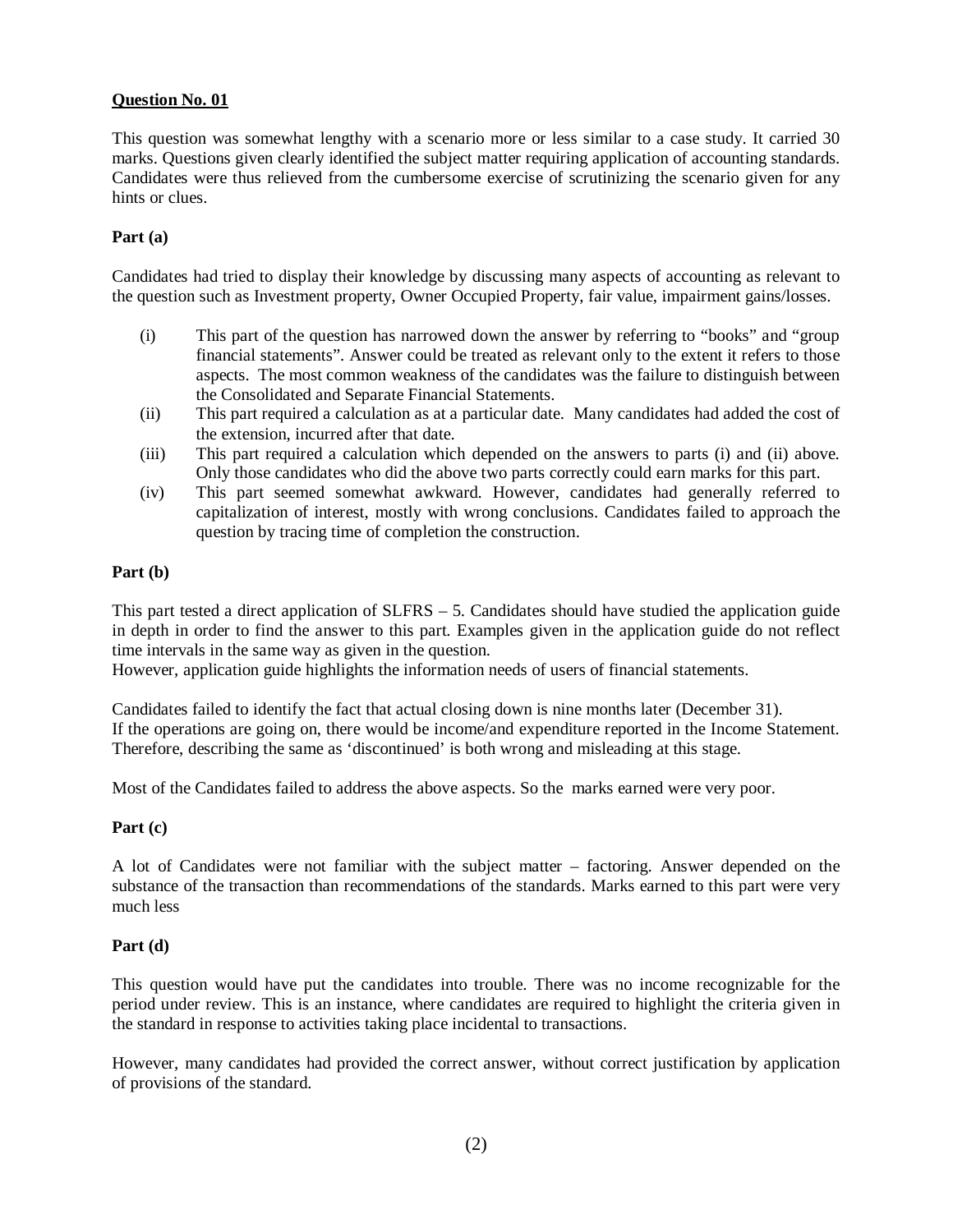## **Part (e)**

This question could have been answered correctly, had the candidates knew (read before the exam) where the definition of financial liability is given among the permitted books.

## **Question No. 02**

This question required candidates to identify segments to be included in the annual report. Question was simple and straight forward. It was only a matter of deciding which rule to apply.

The rules are given in the IFRS 8 in the books permitted. Some quantitative information given for analysis as a basis for conclusion.

Most of the candidates did their analysis part well.

But many had drawn the wrong conclusions. Their reasoning was not correct. They were not able to explain their calculations in a logical manner

Few candidates had commented on the need to cover at least 75% of the entity's revenue even though the question did not cover that aspect.

It appears that the candidates are not conversant with the structure of the English Language (such as grammar, order or method use of phrases) in order to explain a point correctly.

Marks earned by majority candidates were in the range of 5-7 for this question.

### **Question No. 03**

This question required candidates to identify a list of items as provisions or other liabilities with reasons.

Candidates had prepared for this type of question. Many were able to earn 7-8 marks for this question.

Weaknesses were :

- a) Describing characteristics of provisions or liabilities for each item without identifying the item as a provision or a liability.
- b) Wrong classifications classifying a provision as other liability or vice-versa
- c) Copying down as many points as possible from the standard to provide lengthy answers.
- d) Writing down extracted text ( irrelevant) from the standard as reasons or basis for classification

### **Question No. 04**

It appeared that majority of the candidates had seen IFRIC 13 as a surprise at the examination hall. The question did not refer LKAS 18 Revenue. Most of the candidates appeared to have no idea of what this IFRIC related to.

The subject matter covered in this question is a development of some trading practices as an extension of the main or core business of the enterprise. This IFRIC had been issued due to problems faced by enterprises in accounting for such programmes. Candidates need to learn the subject before attempting to apply this IFRIC.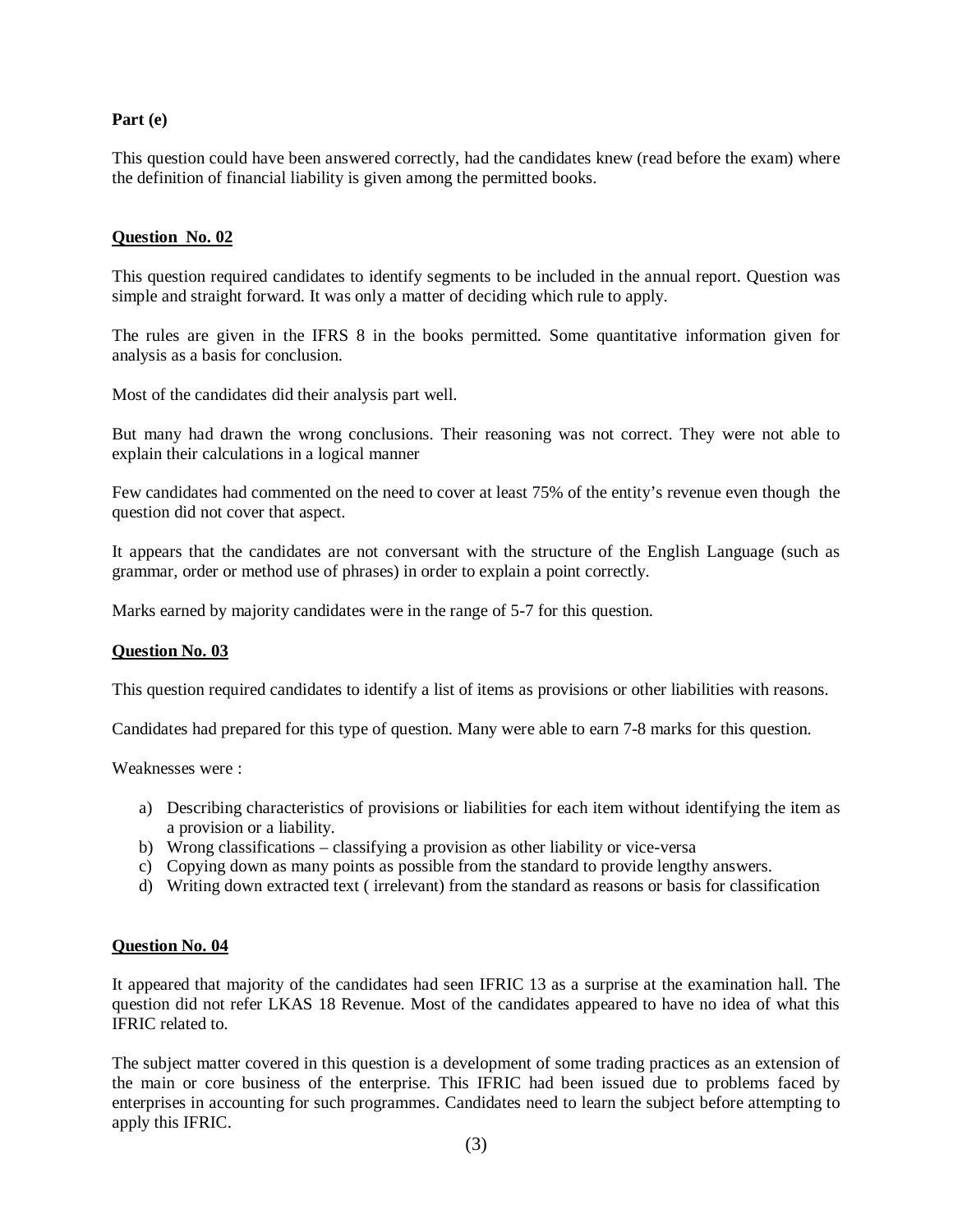The answer had to be built on the theme "further qualifying conditions". Many candidates' capacity appeared to be far below (conceptually) to grasp the essence of the question.

Performance of this was very unsatisfactory.

### **Question No. 05**

This question fitted very well to the open book examination methodology. It required the candidates to decide whether the given facts meet the requirements of LKAS 37.

Both the question and the LKAS 37 referred to a "plan". So the candidates had to decide whether this 'plan' has the qualities or details specified in the LKAS 37.

An exceptionally smart candidate would have answered this without the help of the books. For a typical candidate, reference to the book is a must for finding a suitable answer.

Other common approaches like *fair presentation* and *information requirements of users* are not suitable as the LKAS provides adequate guidelines for determining this. So candidates need to have a thorough understanding of this LKAS.

Many answers were outside the scope outlined above. Candidates had attempted to 'guess' an answer with no reasons to support their conclusions.

Performance in this question too, was below the expected level.

### **Question No. 06**

This question was very easy and tested subject matter which were covered to a considerable extent at CAB II level.

Many candidates performed very well in part (a) to this question.

Many candidates who had neglected recording aspects of a transaction while preparing to the FRF paper were not able to earn marks for part (b).

### **Question No. 07**

This question did not appear to be of types tested in open book examinations. But similar calculations could be found in several LKASs. It was a bonus question for those with high QT ability.

The question required the candidates to calculate the effective interest rate without which the carrying in value of the loan cannot be computed annually.

Many candidates had faced with the difficulty of setting up the answer. It was only a matter of finding IRR with the cash flows that would come to (1,012,500) outflow in year 1 to 1,150,000 inflow in year 5. There will be an inflow of 150,000 each in the years in between.

Excel worksheet provides the easiest method to calculate IRR. However, there is no such facility in the examination hall. So IRR has to be found with calculators. IRR could be found by calculating NPV with two rates of interest, say 15% and 14%.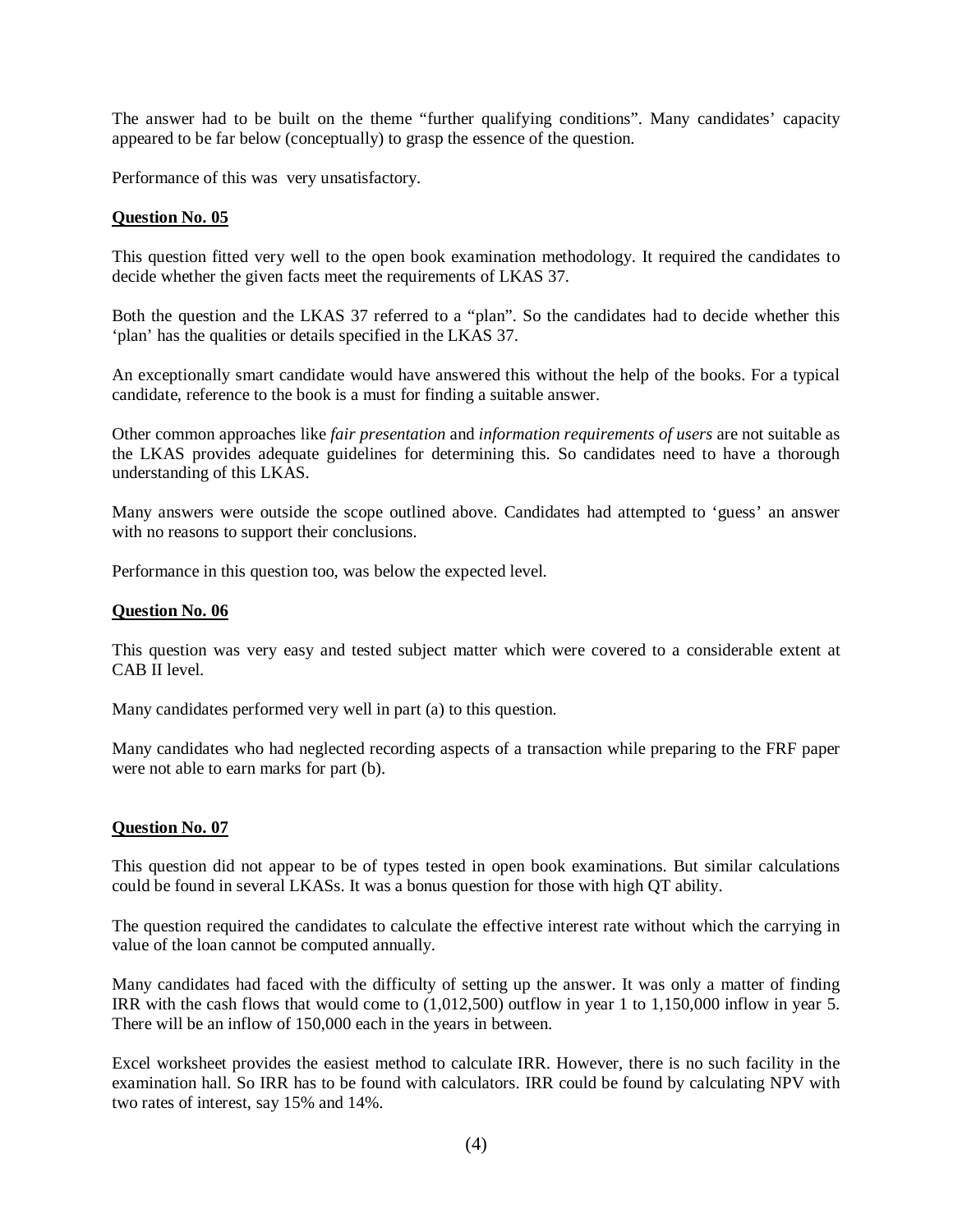However, this relates to the measurement criteria of Financial Instruments as per LKAS. Many candidates appeared to have paid little attention to learning them.

Only very few candidates were able to attempt this with success. Many others had not attempted this question at all. Most difficult part was to identify the relevant party – borrower or lender for determining the carrying value.

## **Question No. 08**

This question was little more open in scope compared to other questions in the paper. Candidates with good writing ability scored well in this question.

- (a) Candidates had mixed reactions to this part.
- (b) Many had provided the correct answer.
- (c) Candidates had difficulties in writing criteria. Many answers appeared like definitions.

Many could earn around 8-10 marks for this question.

Other weaknesses

Many candidates had faced with the problem of selecting a suitable format for presenting the answer. e.g Table, list or paragraph. So the candidates have to answer as many sample questions as possible before the exam. This skill cannot be developed by doing selected few questions.

Inability to write amounts expressed by words with the correct number of digits for notations such as thousands, millions etc. and inability to state a number correctly by words.

Attempting to do their studies within the exam hall.

Rushing to answers without correct estimates of time available to the question.

Concentration on few questions and omitting some questions. Candidates need to keep in mind that there are no penalties for wrong answers. Omission of a question completely will result in lowering the total marks earned by the marks allocated to the questions.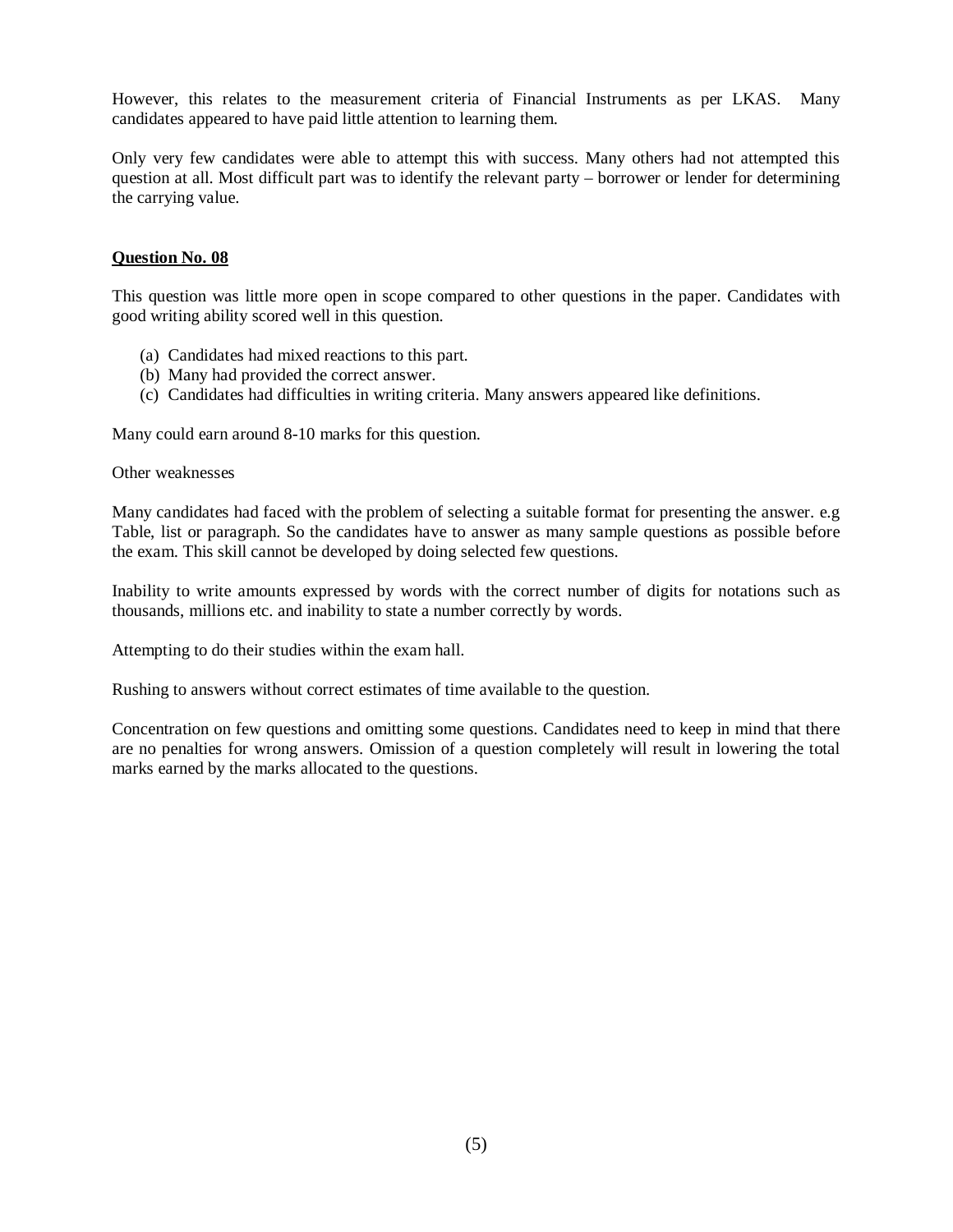

### **Strategic Management Accounting – December 2012**

#### **Question No. 01**

| (1) | What was good in answers?         |                                                                                                                                                                                                         |
|-----|-----------------------------------|---------------------------------------------------------------------------------------------------------------------------------------------------------------------------------------------------------|
|     | Understanding the question:       | Many had failed to identify all options.<br>Part A -<br>Hence it cannot be said that candidates had properly<br>understood the question.<br>Properly understood.<br>Part B<br>$\sim$ $-$                |
|     | Position (quality) of the answer: | Satisfactory, however, Part A (decision tree) candidates<br>had failed to identify all possible options.                                                                                                |
|     |                                   | Quality of the answer for Part B, satisfactory.                                                                                                                                                         |
|     | Planning (building) the answer:   | Fair.                                                                                                                                                                                                   |
|     | What was bad in answers?          |                                                                                                                                                                                                         |
|     | Understanding the question:       | Many had not understood the problem (Part A) and<br>thereby failed to draw the decision tree to include all<br>possible options. This may also due to the poor<br>analytical ability of the candidates. |
|     | Position (quality) of the answer: | Poor. Candidates need to work more problems (decision<br>tree) and need to be thorough on learning curve theory.                                                                                        |
|     | Subject knowledge of the student: | Decision tree – identification of options – poor<br>Learning curve – theory – poor<br>Application poor.                                                                                                 |
|     | Planning (building) the answer:   | Poor planning is evident by the incomplete and<br>decision tree diagrams<br>erroneous<br>drawn by<br>the<br>candidates                                                                                  |

## (2) **Common difficulties faced by the students**

- 1. Analysing a decision tree problem and identifying all possible options. Calculation of expected value. Applying the learning curve and calculating the labour cost
- 2. Spending more time than necessary e.g. Part (c) of the question carries only 4 marks. However, candidates have written lengthy answers.

## (3) **Possible areas where majority made mistakes**

Failure to appreciate that when  $RM_1/RM_2$  process fails initially there are 3 other options possible – current process,  $RM_2/RM_1\&$  license. When  $RM_2/RM_1$  fails in the secondary stage, still there are two other possible options – current process and the license.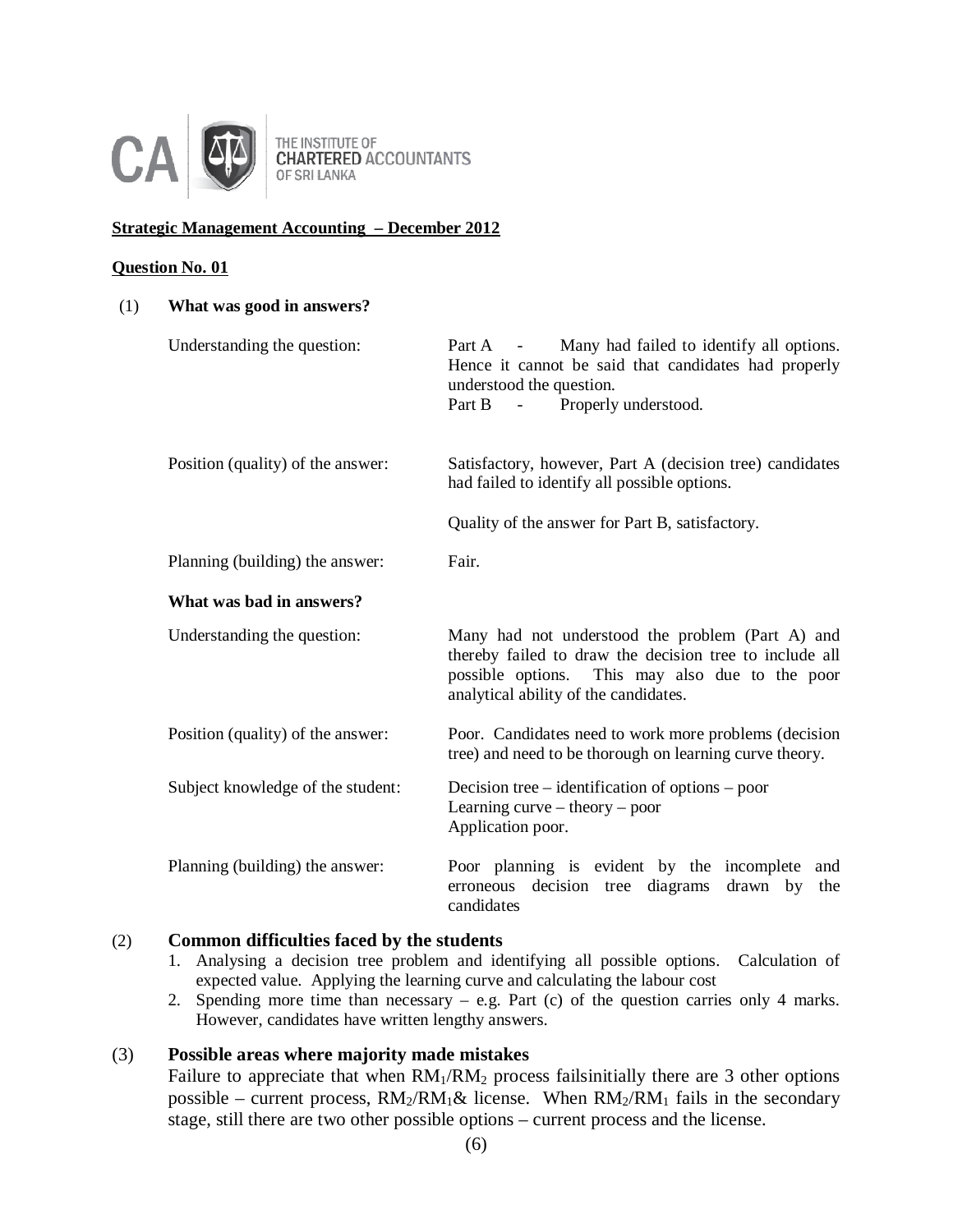### **Question No. 02**

| (1) | What was good in answers?          |                                                                                                                  |
|-----|------------------------------------|------------------------------------------------------------------------------------------------------------------|
|     | Understanding the question<br>÷    | Properly understood by majority of the candidates.                                                               |
|     | Position (quality) of the answer:  | Candidates have used correct methodology in answering<br>the question.                                           |
|     | Planning (building) of the answer: | Properly planned.                                                                                                |
|     | What was bad in answers?           |                                                                                                                  |
|     | Understanding the question:        | Some had not properly understood parts (a), (d) $\&$<br>(e)                                                      |
|     | Position (quality) of the answer:  | Some candidates had done workings in one diagram with<br>lot of corrections. Tables were not properly presented. |
|     | Subject knowledge of the students: | About 15% of the candidates did not have the subject<br>knowledge.                                               |
|     | Planning (building) the answer:    | No specific weak points found but some had not worked<br>out the parts of the question sequentially              |

### (2) **Common difficulties faced by the students**

Some candidates could not apply the modified distribution method correctly.

# (3) **Possible areas where majority made mistakes**

Part (b) of the question requires to be attempted using modified distribution method. However some candidates had used other methods.

# **Question No. 03**

| (1) | What was good in answers?                                |                                                                                                                  |
|-----|----------------------------------------------------------|------------------------------------------------------------------------------------------------------------------|
|     | Understanding the question<br>$\sim$ 100 $\pm$ 100 $\pm$ | Properly understood.                                                                                             |
|     | Position (quality) of the answer:                        | Parts (a) $\&$ (c) (i) satisfactory.                                                                             |
|     | What was bad in answers?                                 |                                                                                                                  |
|     | Understanding the question<br>$\sim 10$                  | Noted poor with some candidates' irrelevant answers to<br>some parts.                                            |
|     | Position (quality) of the answer:                        | Many displayed their lack of theoretical<br>Poor.<br>knowledge on ABC method.                                    |
|     | Subject knowledge of the students:                       | Poor. Many of them unable to appreciate the different<br>treatments applicable under traditional and ABC systems |
|     | Planning (building) the answer:                          | Poor for parts (b) (i) and (ii) and $c$ (ii).<br>(7)                                                             |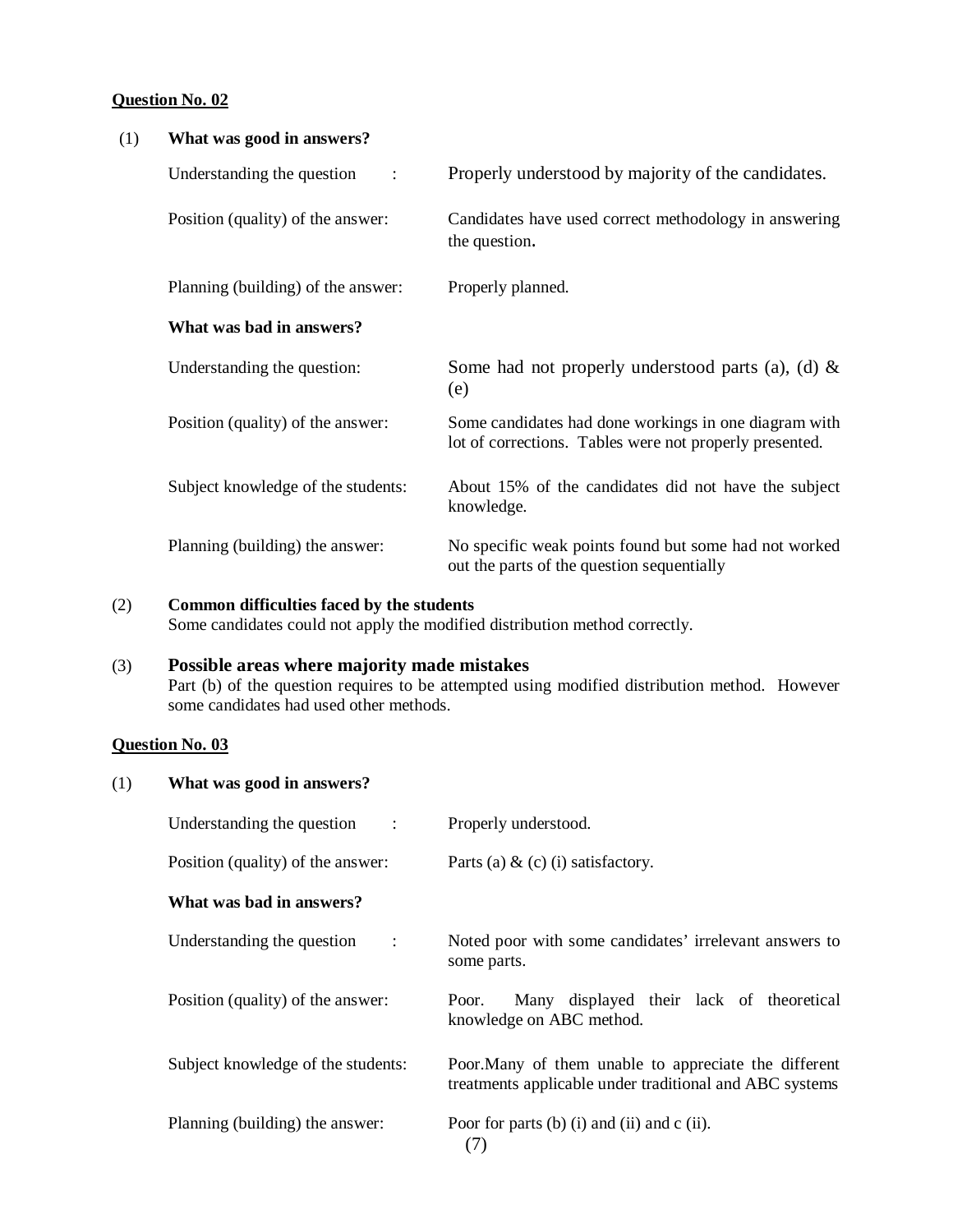(2) **Common difficulties faced by the students**

Wrong formulae being used for calculation of variances.

### (3) **Possible areas where majority made mistakes**

Many could not describe how expenditure and efficiency variances arise and the interpreted in an ABC environment.

#### **Question No. 04**

### (1) **What was good in answer?**

| Understanding the question          | $\ddot{\cdot}$           | Good                                                                                          |
|-------------------------------------|--------------------------|-----------------------------------------------------------------------------------------------|
| Position (quality) of the answer    | $\mathbb{R}^n$           | Part $(a)$ – good.                                                                            |
| Answer relevant to the question     | $\ddot{\cdot}$           | Yes.                                                                                          |
| Subject knowledge of the students   | $\mathbb{R}^2$           | Only few were able to demonstrate a good<br>level of competence in performance<br>evaluation. |
| Planning (building) the answer      | $\sim 1000$ km s $^{-1}$ | Satisfactory.                                                                                 |
| What was bad in the answer?         |                          |                                                                                               |
| Understanding the question          | $\ddot{\phantom{a}}$     | Poor.                                                                                         |
| Position (quality) of the answer    | $\mathbb{Z}^{\times}$ .  | Not at a satisfactory level.                                                                  |
| Answer relevant to the question     | $\ddot{\cdot}$           | Some had given irrelevant answers, e.g.<br>calculating gross profit ratio for ROI.            |
| Subject knowledge of the students : |                          | Poor. Many could not calculate RI                                                             |
| Planning (building) the answer      | $\ddot{\cdot}$           | Poor for parts (c) $\&$ (d)                                                                   |

## (2) **Common difficulties faced by the students**

Incorrect calculation of ROI, e.g. adding back depreciation, not considering the head office expenses.

### (3) **Possible areas where majority made mistakes** RI calculation, failure to calculate 6 months profit (taking the annual profit instead)

#### **Question No. 05**

#### (3) **What was good in answer?**

Understanding the question : Good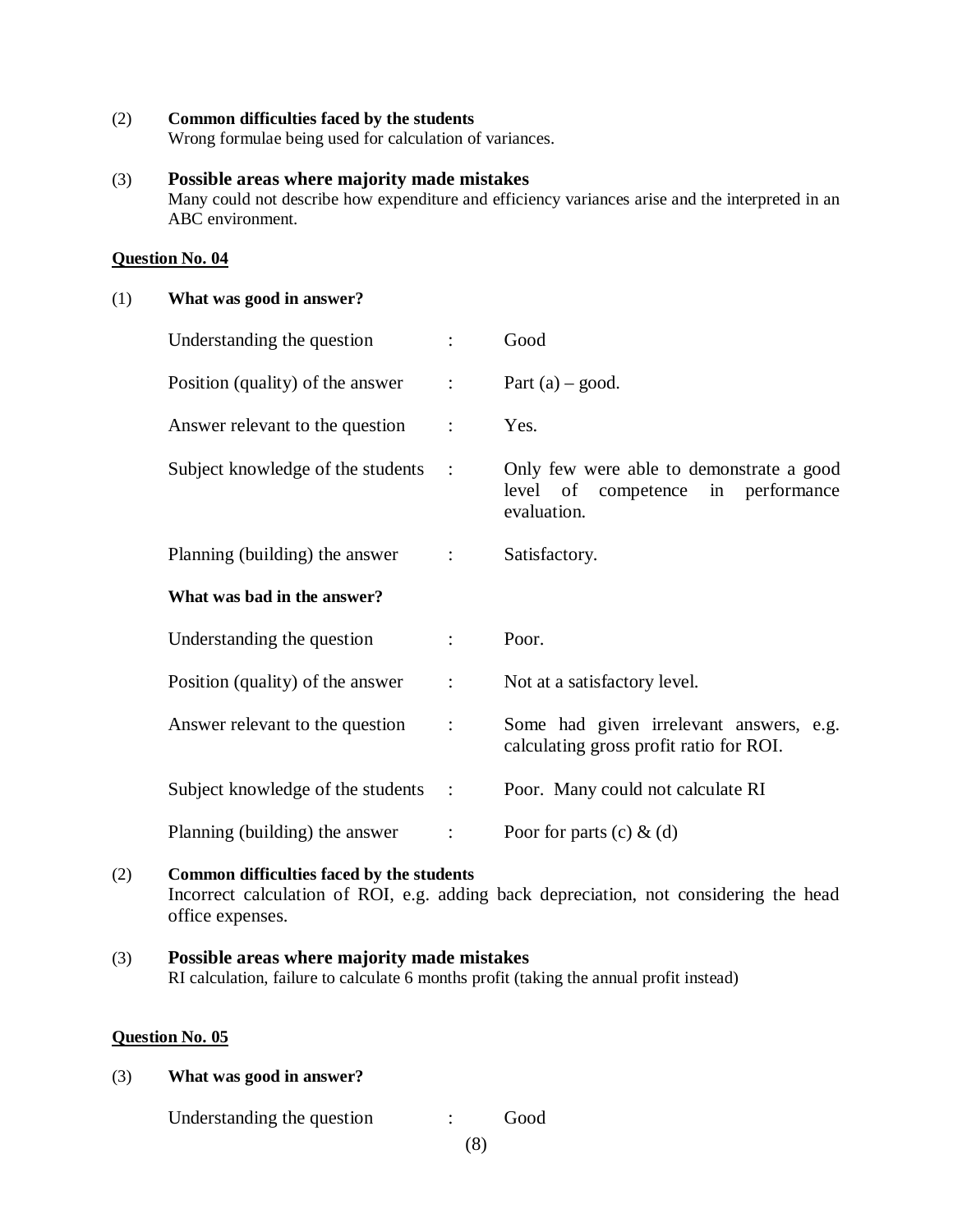| Position (quality) of the answer :  |                | Satisfactory.                                                                                                                                                         |
|-------------------------------------|----------------|-----------------------------------------------------------------------------------------------------------------------------------------------------------------------|
| Answer relevant to the question     | $\ddot{\cdot}$ | Satisfactory.                                                                                                                                                         |
| Subject knowledge of the students   | $\sim$ :       | Satisfactory.                                                                                                                                                         |
| Planning (building) the answer      | $\ddot{\cdot}$ | Satisfactory.                                                                                                                                                         |
| What was bad in the answer?         |                |                                                                                                                                                                       |
| Understanding the question          |                | Improvements are necessary.                                                                                                                                           |
| Position (quality) of the answer    | $\ddot{\cdot}$ | Need improvements.                                                                                                                                                    |
| Answer relevant to the question     | $\ddot{\cdot}$ | Some irrelevant calculations for parts (a) $\&$<br>(b) with candidates applying irrelevant<br>formulae.                                                               |
| Subject knowledge of the students : |                | need improvements.                                                                                                                                                    |
| Planning (building) the answer      | $\ddot{\cdot}$ | Poor for parts (a), (b) & (c). However some<br>had given satisfactory answers to part (d).<br>Candidates were weak in planning their<br>answer to parts (a) $\&$ (b). |

# (4) **Common difficulties faced by the students**

Relating the problem given to queing theory and selecting the appropriate formulae. Candidates could not appreciate that in the given problem average number in the system need to be calculated.

# (3) **Possible areas where majority made mistakes**

Relating the given probabilities to random numbers.

## **Question No. 06**

# (1) **What was good in answer?**

| Understanding the question:         |                      | Majority of the candidates had understood<br>the question and answered accordingly.                                                     |
|-------------------------------------|----------------------|-----------------------------------------------------------------------------------------------------------------------------------------|
| Position (quality) of the answer:   |                      | Few had presented answers in tabloid format<br>giving main focus, specific objectives and<br>relevant measurements of each perspective. |
| Answer relevant to the question     | $\ddot{\phantom{1}}$ | Yes.                                                                                                                                    |
| Subject knowledge of the students : | $\sqrt{2}$           | Satisfactory.                                                                                                                           |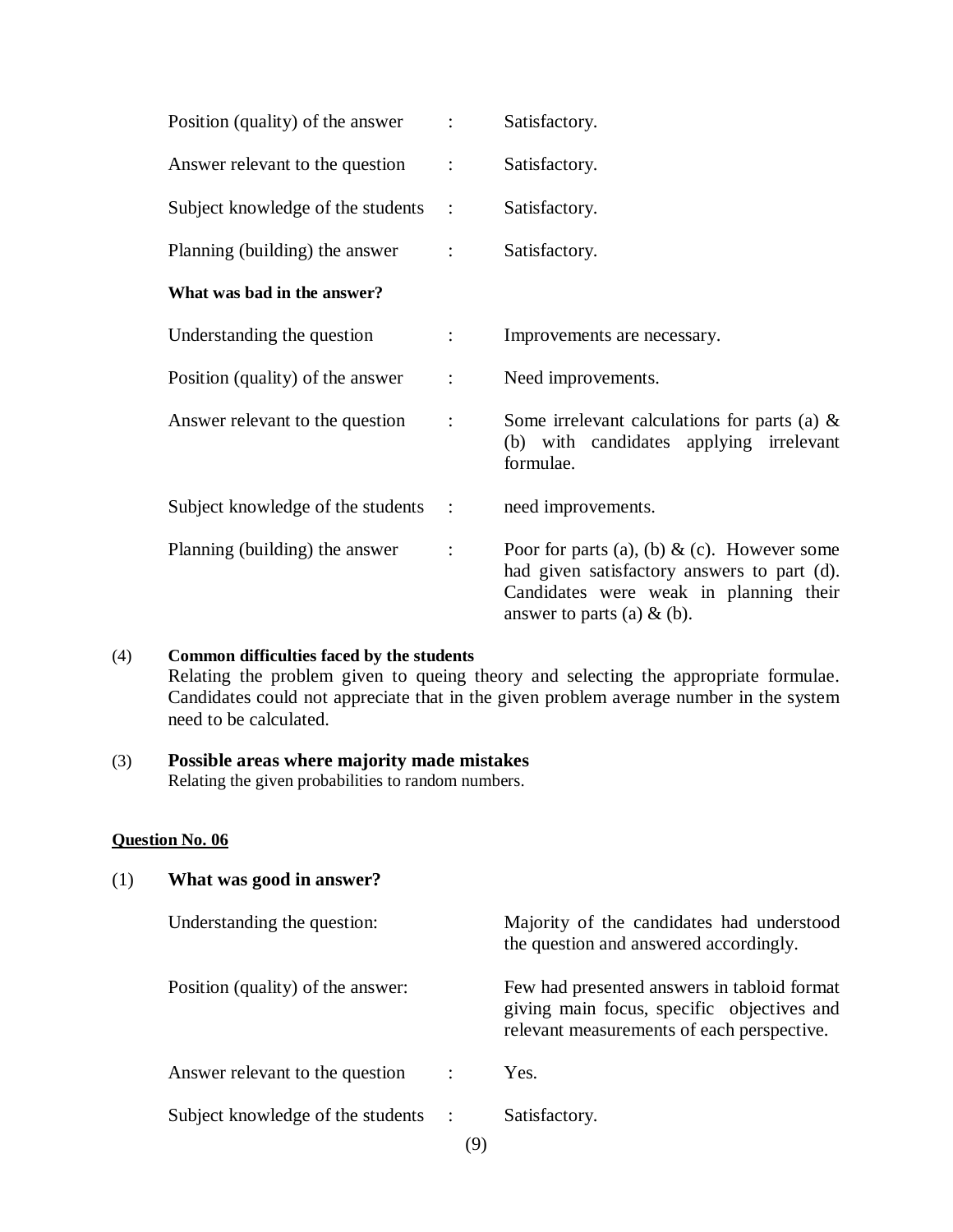| Planning (building) the answer    |                | Fair                                                                                                                                                                                                                                                                                           |
|-----------------------------------|----------------|------------------------------------------------------------------------------------------------------------------------------------------------------------------------------------------------------------------------------------------------------------------------------------------------|
| What was bad in the answer?       |                |                                                                                                                                                                                                                                                                                                |
| Understanding the question        |                | Around 10% had failed to understand the<br>requirements of the question which could be<br>due to their limited language ability. E.g.<br>given<br>had<br>examples<br>how<br>many<br>benchmarking could be used to improve<br>performance of perspectives other than<br>customers' perspective. |
| Position (quality) of the answer  | $\ddot{\cdot}$ | handwriting.<br>Illegible<br>Giving<br>vague<br>answers, required clarity not present, poor<br>skills<br>communication<br>found<br>in<br>some<br>answers.                                                                                                                                      |
| Answer relevant to the question   |                | Without describing BSc concept some had<br>explained strategic planning and competitive<br>advantages. Vague answers such as stating<br>the ratios instead of giving an example how<br>benchmarking could be used to improve<br>performance<br>in<br>customer<br>measures<br>perspective.      |
| Subject knowledge of the students |                | Explaining the benchmark concept was<br>unsatisfactory.                                                                                                                                                                                                                                        |
| Planning (building) the answer    | $\ddot{\cdot}$ | Poor planning of the answer with some<br>candidatesgiving irrelevant answers along<br>with the relevant answer to the question<br>wasting their time as well as that of the<br>marking examiners.                                                                                              |

# (2) **Common difficulties faced by the students**

Defining each perspective of BSc and benchmarking concept, e.g. financial perspective – correct answer -increase in shareholder value. Most answers gave it as a measure of financial performance.

# (3) **Possible areas where majority made mistakes**

Benchmarking concept examples. Most candidates had given ratios as examples instead of the processes to be benchmarking.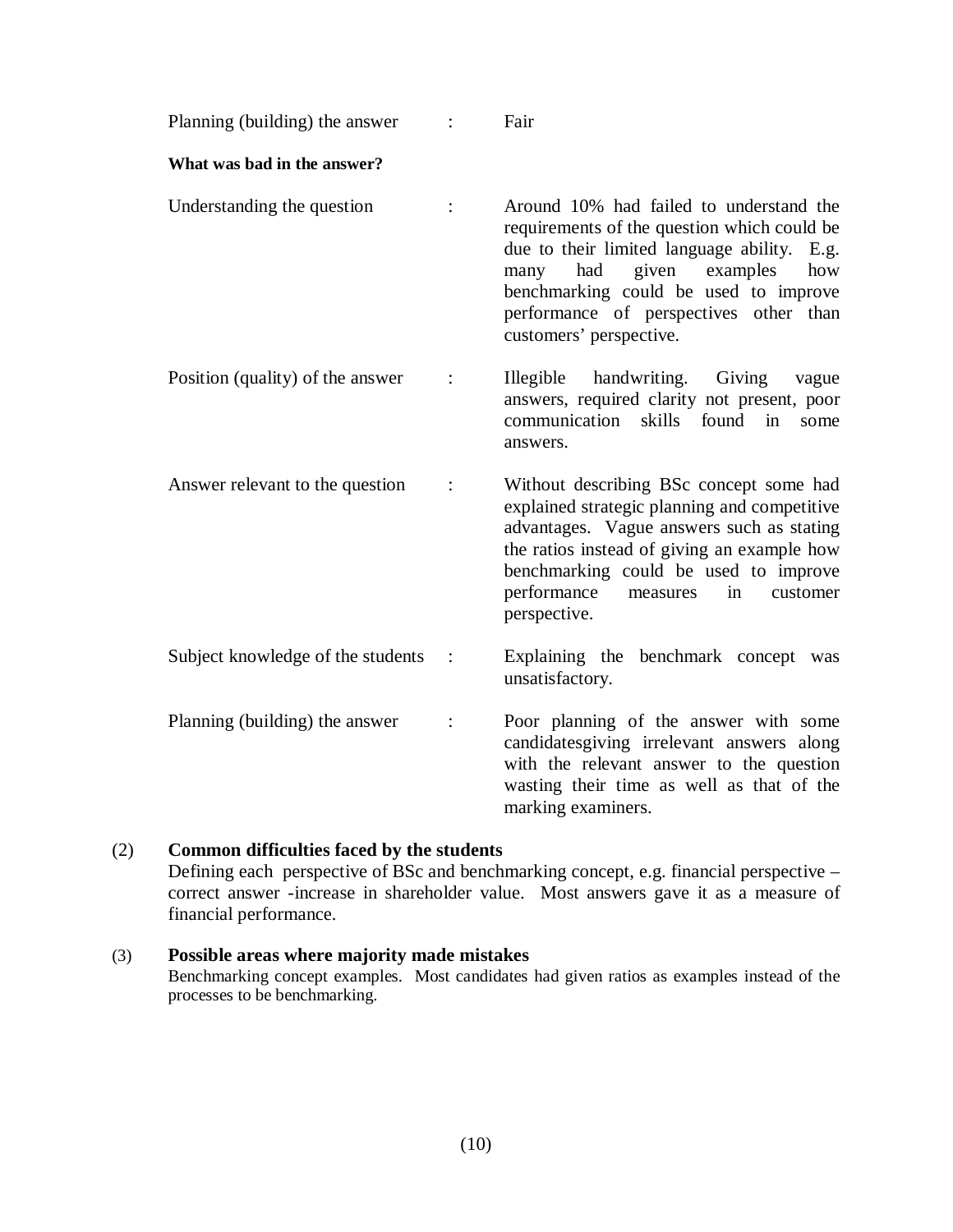

THE INSTITUTE OF<br>CHARTERED ACCOUNTANTS<br>OF SRI LANKA

# **Advanced Taxation and Strategic Tax Planning – December 2012**

# **Consolidated comments on question nos. 1,2,3,4,5& 6**

# (1) **What was good in answer**

|     | Understanding the question :      | Majority of the candidates understood the questions<br>attempted by them.                                                                                                                                                                                                                                                                    |
|-----|-----------------------------------|----------------------------------------------------------------------------------------------------------------------------------------------------------------------------------------------------------------------------------------------------------------------------------------------------------------------------------------------|
|     | Position (quality) of the answer: | Computation of income tax liability of a company, an<br>individual and a club were well answered by many<br>candidates displaying a sound knowledge of the<br>concepts of statutory, assessable & taxable incomes, and<br>the provisions of sections $25 \& 26$ of the Inland<br>Revenue Act. (allowable and disallowable items)             |
|     |                                   | Q. No. 04 A good no. of candidates adopted correct<br>method of computing Value Added tax Payable.                                                                                                                                                                                                                                           |
|     |                                   | Q. No. 06 Many candidates identified the relevant case<br>law.                                                                                                                                                                                                                                                                               |
|     | Answer relevant to the question:  | A majority of the answers were relevant to the questions.                                                                                                                                                                                                                                                                                    |
|     | Subject knowledge of the student: | A good no. of candidates had a sound knowledge of the<br>subjects tested in the questions.                                                                                                                                                                                                                                                   |
|     | Planning (building) the answer:   | It is encouraging to note that majority of the candidates<br>adopted a methodical approach in their answers to<br>questions.                                                                                                                                                                                                                 |
|     |                                   | However, the building of the answer to question no. 06<br>was disappointing. A good no. of candidates identified<br>the relevant case law and the judgment but failed to state<br>the reasoning leading to the judgment.                                                                                                                     |
| (2) | What was bad in answer            |                                                                                                                                                                                                                                                                                                                                              |
|     | Understanding the question:       | However some candidates did not understand certain<br>parts of the question. E.g. Q. No. $01.(a)$ (ii) the question<br>requires computation of the balance distribution to be<br>made before 30.09.2012 out of profits for the Y/A<br>2011/12. Some candidates misunderstood the question<br>and attempted to compute "deemed dividend tax". |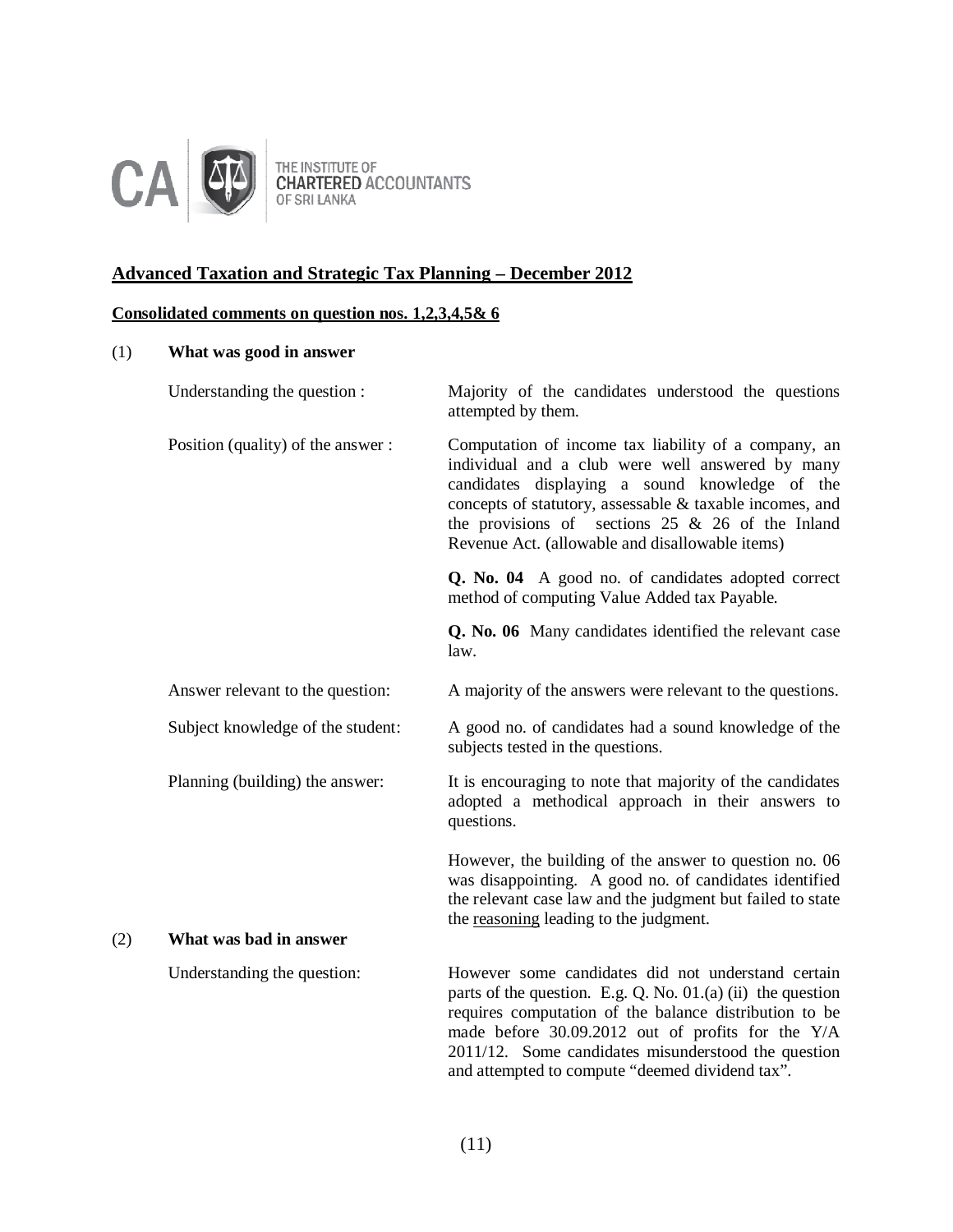|                                      | Q. No.03 (b) the question required 4 conditions to be<br>fulfilled for lodging a valid appeal with appeal<br>commission. However, some candidates mentioned the<br>procedures involved in dealing with an appeal<br>Q.No. 03 (c) Here the assessor disagrees with the<br>computation of a refund claim by a tax payer. Some<br>candidates mentioned the procedure for making a refund<br>claim. |
|--------------------------------------|-------------------------------------------------------------------------------------------------------------------------------------------------------------------------------------------------------------------------------------------------------------------------------------------------------------------------------------------------------------------------------------------------|
| Position (quality) of the answer:    | Majority of the answers to question no. 3 (tax<br>administration) and Q. No. 06 (case law) were of poor<br>quality.                                                                                                                                                                                                                                                                             |
|                                      | Q. No. 06 (case law) Majority of candidates mentioned<br>the relevant case law and judgment (adventure in the<br>nature of trade, capital expenditure, etc.) but failed to<br>state the reasons leading to the judgment. This suggested<br>that candidates had not spent enough time on reading<br>case law.                                                                                    |
| Answer relevant to the question:     | Some answers furnished by a few candidates were not<br>required in the question. For example, in question no.<br>05 (a) some candidates claimed tax credit against gross<br>tax income tax payable. This was not required in the<br>question. This is a waste of valuable examination time<br>earning no extra marks.                                                                           |
| Subject knowledge of the candidates: | There was also a lack of knowledge and understanding<br>of the Inland Revenue (Amendment) Act No. 22 of<br>2012.                                                                                                                                                                                                                                                                                |
|                                      | Income tax law is subject to frequent amendments and<br>therefore the candidates should endeavor to keep<br>themselves updated.                                                                                                                                                                                                                                                                 |
|                                      | Employment income (including terminal<br>E.g.<br>(a)<br>benefits)<br>Income tax rates.<br>(b)<br>Qualifying payments<br>(c)<br>are some of the areas where significant amendments<br>have been effected                                                                                                                                                                                         |
| Planning (building) the answer:      | A good number of candidates wrote unnecessary<br>statements to certain questions. E.g. In question no. 2<br>(b) a good number of candidates mentioned that to close<br>on income tax file the employment income should be<br>less than Rs. one million!                                                                                                                                         |

# (3) **Common difficulties faced by candidates**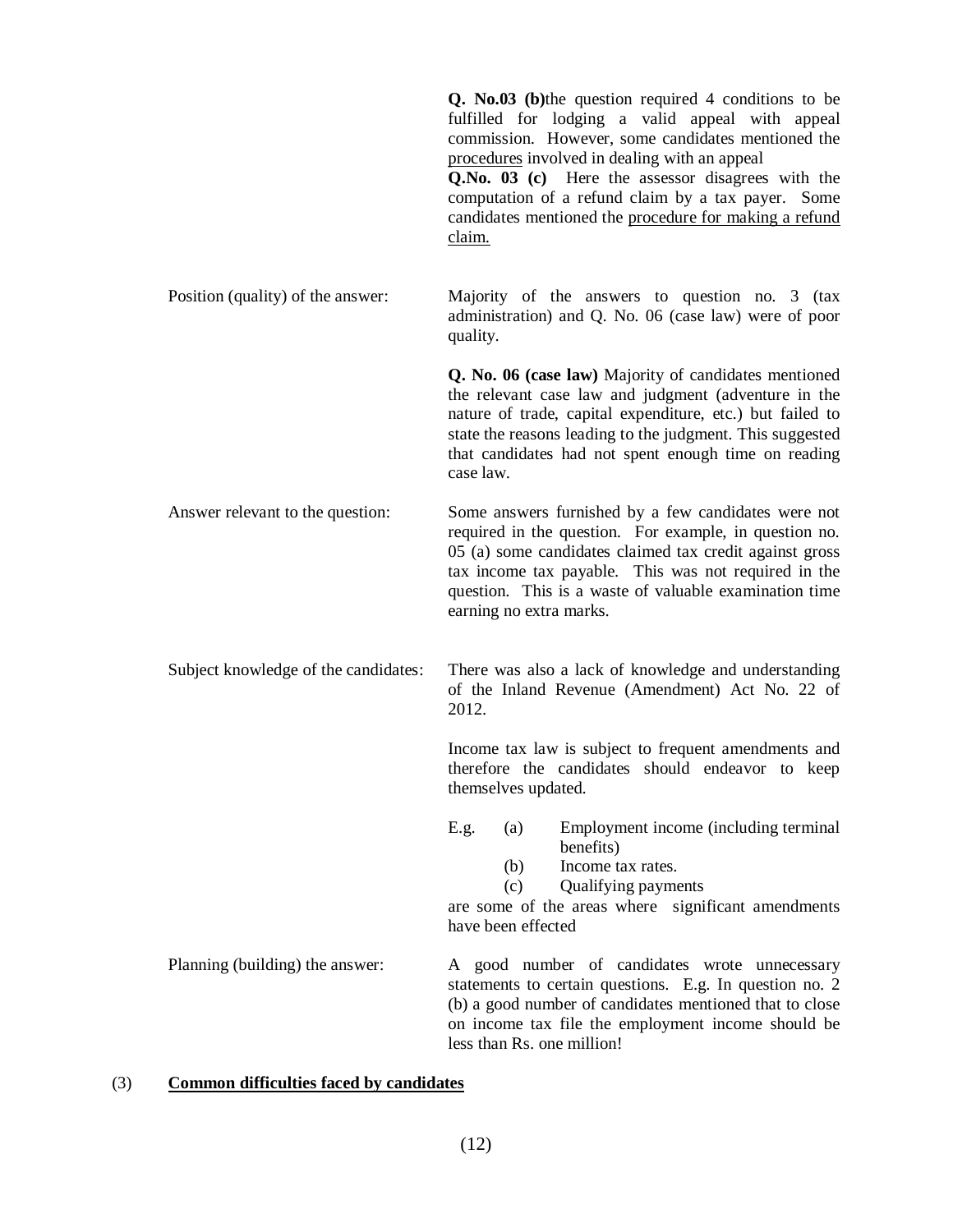Difficulties faced by majority of candidates are in relation to administration questions and case law questions. Illegible handwriting and poor communication skills contributedto lose marks for many candidates. Besides, failure to devote enough time to these subject areas would have been the reason for a vast number of candidates not attempting these questions.

### (4) **Possible areas where majority made mistakes**

- (a) Failure to update themselves with the amendments to the Inland Revenue Act.
- (b) Improper reading/understanding of the question. Candidates should read the questions once, twice or even thrice so that they properly understood before attempting to answer.
- (c) Handwriting and communication skills should be improved.
- (d) Candidates should allocate more time in their learning process to such important areas like administration provisions and case law.
- (e) Candidates should read carefully all the statements/facts given in a question. These are intended to test their knowledge. Therefore, candidates should demonstrate their knowledge by writing in the body of answer or by way of a note. These statement/facts carry marks and the examiner cannot award marks if the candidates knowledge is not evident in the answer script.

## (5) **Rough overall percentage of marks taken by students**

- (a) About 20% of the candidates have scored 50 and above marks.
- (b) About 35% have scored between 40 49 marks.
- (c) About 45% have scored below 40 marks.

All questions are within the syllabus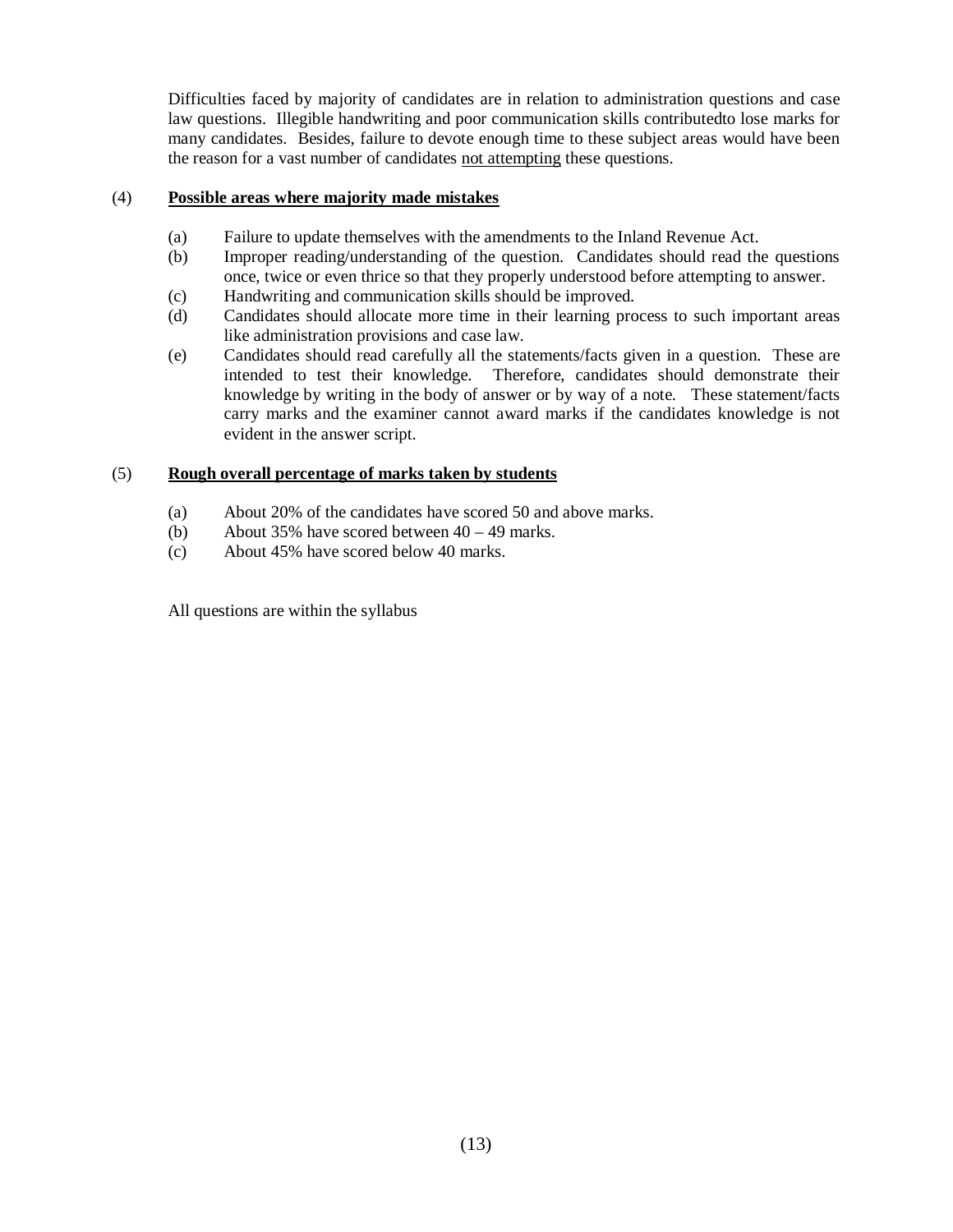

THE INSTITUTE OF **CHARTERED ACCOUNTANTS** OF SRI LANKA

### **Strategic Management Process – December 2012**

Around 50% of the students who sat for the exam have managed to score considerable marks. Nevertheless ,common mistakes committed by students are given below part-wise of the each question.

## **Question No. 01**

## (a) **Strengths of LHA--Allocated Marks – 03, Average Performance – 03**

- A. Some have understood the question, managed to earn full marks. Answers were relevant to the question and significant strengths of LHA were indicated. Eg. A variety of innovated product range, uniqueness of the products etc.
- B. Some just indicated "R&D team" was a strength for LHA rather than being briefly elaborated. i.e. highly expertise R&D team.
- C. Some identified the planning of expansion of outlets as a strength which earned no marks.
- D. Some stated "Capital", "Business Network" as strength which should have been precisely elaborated.
- (b) (i) **Core Competencies and Distinctive Capabilities- Allocated Marks-04, Average Performance-02**
	- A. Only a few understood the question and answers were relevant to the question.
	- B. Some identified core competencies as "resources" to perform business sans being elaborated, which earned no marks.
	- C. Some were of the wrong view that core competencies and distinctive competencies are unique products of an Organization.
	- D. Some students have provided examples of core competencies and distinctive competencies rather than being defined/described.
	- E. A few were of the wrong view that the term "Competencies" is equivalent to "Competition"

### (ii) **Characteristics of distinctive capabilities-Allocated Marks-08, AveragePerformance-03**

- A. Some have understood the question well and all 03 characteristics of Distinctive capabilities, i.e. Contribution to superior customer value, difficulties for competitors to imitate, allow using capabilities in variety of ways, were written by them and managed to earn full marks.
- B. A few have not provided characteristics of distinctive capabilities at all. Instead they have cited examples from the given "case" as "Characteristics".
- C. Some students kept on describing the strengths of LHA. Eg. 1. "The LHA has the first standardized laboratory and development Centre" Eg. 2. "R&D" will help investing of new products, which earned no marks. They should have cited introduction of newer products such as Cosmetic Mask, with Green Tea Extracts, Green Tea Body Gel, Green Tea Mouth Wash etc. as application in the context of LHA.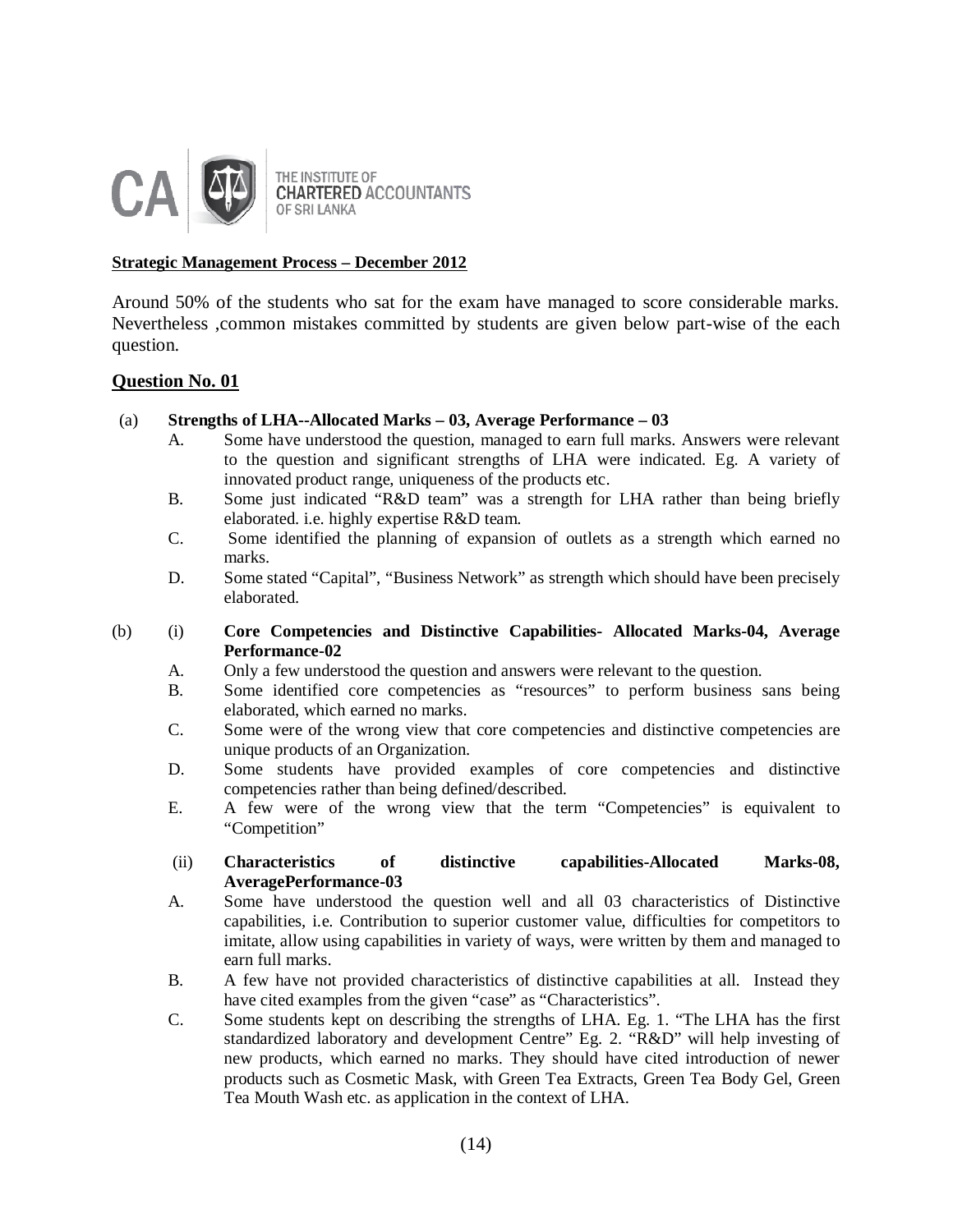D. Distinctive capabilities are based on unique resources, according to some students, which is not a main characteristic the Examiner expected.

## (c) **Value Disciplines-Allocated Marks-10, Average Performance-05**

- A. Only a few understood the question properly and concluded that LHA has been following product leadership discipline.
- B. Most of the students have not briefly discussed the concepts of value disciplines. Nevertheless they have correctly mentioned the 03 dimensions of the value discipline i.e. Operational Excellence, Product Leadership and Consumer Intimacy. What was lacking in answers was that brief explanation of the concept and brief description of the 03 dimensions.
- C. Most of the students have not identified the dimension followed by LHA and not given examples as indicated in the "case" (Question paper)
- D. Some have provided evidences from the given case without the dimension followed by LHA being labeled.

### **Question No. 02**

## (a) **Strategic Decisions-Allocated Marks-04, Average Performance-03**

- A. Some have not mentioned main characteristics of the strategic decision like; they are taken by the top management, they are concerned with long term directions and future prosperity which were indicated by a few correctly.
- B. Some have written general answers, E.g: Strategic decisions will result in gains to the Organization.
- C. Some were of the wrong view that strategic decisions are involved with only existing resources of a firm.
- D. Strategic decisions should be reliable, measurable, acceptable, comparable etc. according to some students which earned no marks.

## (b) **Decisions of top management and the Marketing management -Allocated Marks-04, Average Performance-02**

- A. When students were required to provide examples of decisions taken by the top management, some students unnecessarily explained the way such decision should be taken. Eg: 1. Top Management should take decisions taken into consideration holistic view of the Organization. Eg: 2. By a committee of experts etc.
- B. Some were of the wrong view that exercising control over staff, lies with the top management.
- C. Only a few mentioned that decisions like mergers, acquisitions, major investment decisions etc. are taken by the top management whilst decisions like organizing distribution channel, promotional campaigns etc. are done by Marketing Manager.

### (c) **Mission Statement-Allocated Marks-04, Average Performance-03**

- A. Some have just indicated "what is the purpose", "What is the business" etc. without a brief explanations being provided. For example, a Company exists, say the customer group to be satisfied.
- B. Some stated that mission statement should be in compliance with the vision statement and as to how Company's vision is achieved.
- C. Some stated that mission statement should be a guidance/guide line for employees to work, which earned only a few marks.

### (d) **Market Segmentation-Allocated Marks-03, Average Performance-01**

A. Some have stated that Market Segmentation is the process of classifying customers into groups which earned a few marks. Nevertheless they have ignored to mention that the grouping is to be done based on common characteristics.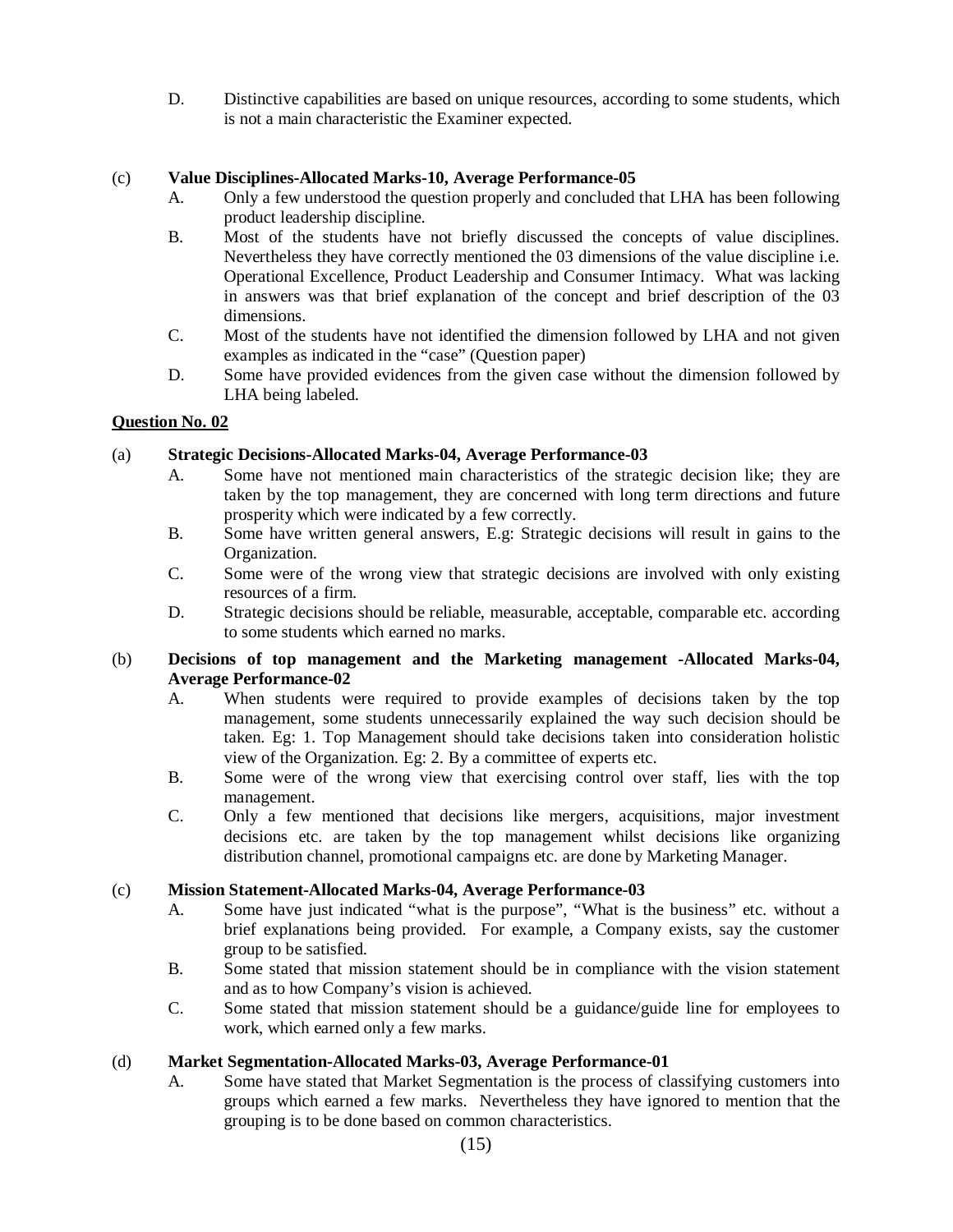- B. Some were of wrong view where market segmentation means market share of the Company.
- C. Market segmentation is process of gathering information, according to some students.
- (e) **Inflation /Interest rates on housing construction-Allocated Marks-05, Average Performance-02**
	- A. Most of the students have correctly mentioned the impact of rising interest rates and inflation on the cost of production of the firm. Nevertheless they have ignored to mention the impact of higher (resultant) cost of production on the pricing of the houses.
	- B. Only a few stated that the timing of expenditure and the revenue due to interest rates and inflation and as a result, the impact on the firm's cash flow.
	- C. Some have concluded that the firm will incur losses due to higher cost of production sans the analysis made on revenue under different cash flow scenarios.

### **Question No. 03**

- (a) **Resources/Skills required for strategy implementation-Allocated Marks-08, Average Performance-05**
	- A. Some have correctly mentioned process engineering skills, low cost distribution system etc. under skills required for a cost leader and product engineering skills, marketing skills etc. are required for differentiation strategy. Nevertheless some have repeated same point under different terminology.
	- B. Some have just mentioned advanced technology under both cost leadership and differentiation without being related to the two strategies as to how advanced technology will help the strategy concern.
	- C. Product differentiation and product quality were differentiation strategies according to some students which earned no marks.

### (b) **Strategy Clock-Allocated Marks-08, Average Performance-06**

- A. Strategy clock diagram was correctly drawn by some students and managed to earn full marks allocated. However some were not correctly labeling the eight strategies. Some did not identify correctly the horizontal and vertical lines of the diagram which resulted in low marks.
- B. Some did not clearly differentiate the two concepts, in that, students should have indicated that Porter dealt with 3 mutually exclusive strategies i.e. cost leadership or differentiation or focus and "strategy clock" recognizes possibility of implementing several strategies including a hybrid strategy. Some students listed out 3 strategies of Porter's generic strategy and 8 strategies of "strategic clock" in order to differentiate the two, which earned only a few marks.

### (c) **Hybrid Strategy-Allocated Marks-04, Average Performance-02**

Even though some students correctly mentioned that the hybrid strategy seeks both differentiation and a lower price than competitors, some students were unable to mention the ideal relationship between the cost and the price for successful hybrid strategy. B Two actions to adopt hybrid strategy should be basically that cost base to be low-enough to permit reduced prices and to reinvestment to maintain differentiation. Nevertheless most of the students listed out actions without the basic parameter under reference being considered, which earned only a few marks. Eg: 1.Aggressive advertisement Eg.2Establish more outlets Eg 3 Invest a lot of money on R&D

## **Question No. 04**

### **(a) Strategic and operational controls- Allocated Marks-04, Average Performance-02**

A. Strategic control is the process of establishing the appropriate types of control systems at corporate business and functional levels. A few students have managed to provide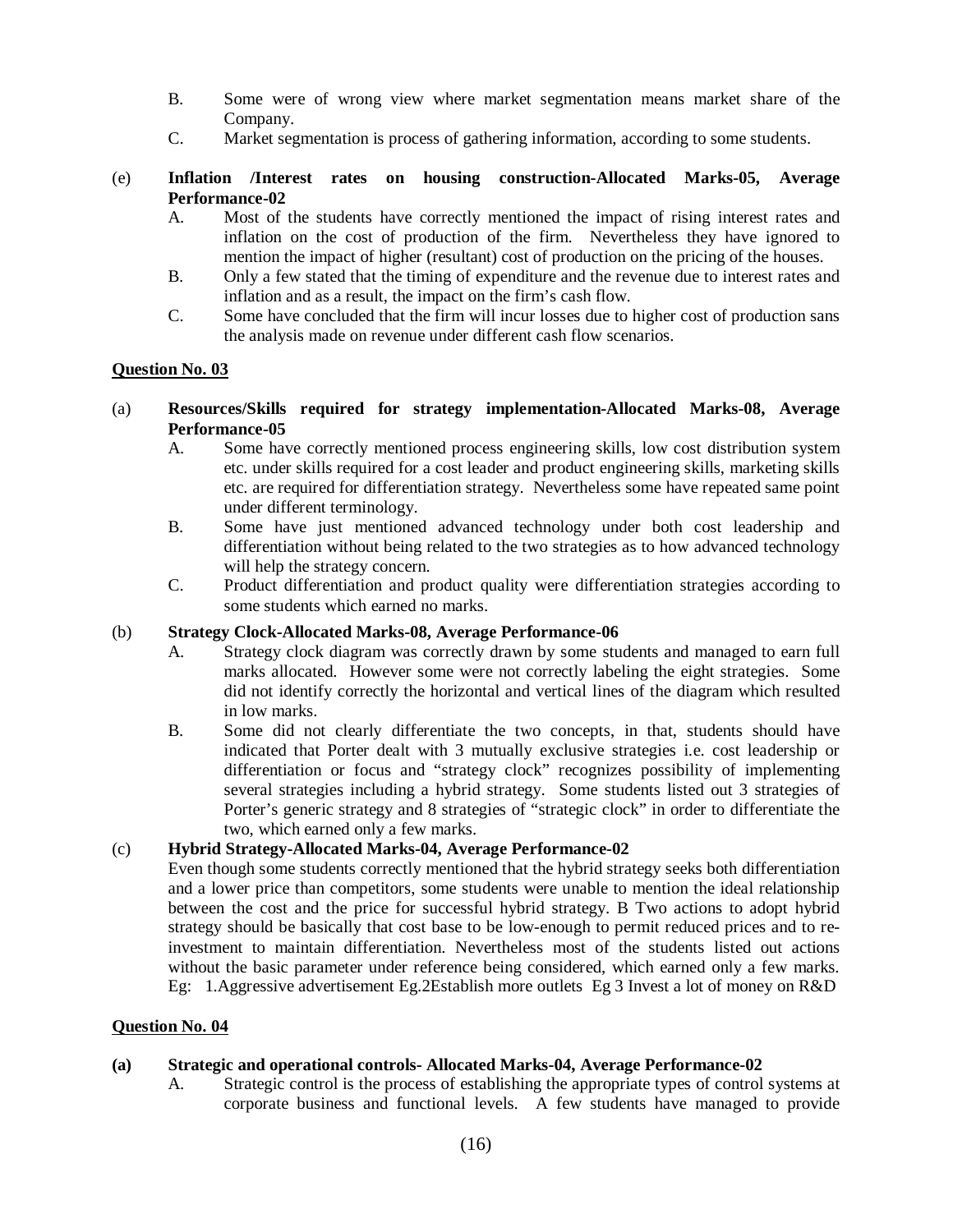acceptable definition. Nevertheless, according to explanation provided by some students "Strategic control" is carried out by strategic level of the Organization.

B. Only a few mentioned correctly the meaning of operational control systems, i.e. operational controls guide, monitor and evaluate the progress in meeting the Company's annual objectives. According to some other students, functional controls are operational controls.

## (b) **Feed back /Feed forward controls-Allocated Marks-06, Average Performance-03**

- A. Feed-forward controls are pre-action controls and feedback controls are post action controls, some students have correctly indicated correct descriptions. However a few stated other way round. According to them, feedback controls takes place before activity begins and feed-forward controls take place after the work is completed which earned no marks.
- B. Some have provided vague answers like, concurrent controls is relevant for existing activities and events, which earned no marks. They should have mentioned that concurrent controls take place while an activity takes place.

# (c) **Simons Model-Allocated Marks-08, Average Performance-04**

- A. Only a few had answered well. A fair number of students have not answered at all.
- B. Some have just indicated 4 control systems namely Belief systems, Boundary systems, Diagnostic systems and Interactive systems without any explanations being given which earned only half marks that were allocated. C Some were of the wrong view that boundary systems means physical boundaries. It is limits of freedom in terms of employee behavior.

## (d) **System- Allocated Marks-02, Average Performance-01**

- A. Some have indicated unacceptable answers like, system is a meaningful process.
- B. Some indicated that system is a collection of related activities which did earn some marks. However they have forgotten to add that any system operates to achieve some specific objectives.
- C. According to some, system is a process or procedure.

## **Question No. 05**

## (a) (i) **Outsourcing-Allocated Marks-03, Average Performance-02**

- A. Some stated outsourcing is cost effective than producing internally, which earned only half a mark. They should have mentioned when an outside specialist undertakes the job, the cost of the outsourced service becomes lower.
- B. Only a few mentioned that outsourcing pave the way for focusing on core business.
- C. Some mentioned that the firm which outsource certain functions can reduce the costs compared to competitors without further explanations to earn full marks.

## (ii) **Org Policies- Allocated Marks-05, Average Performance-02**

- A. Policy refers to specific guidelines, procedures that are formulated to encourage work towards stated organizational goals. Some students mentioned that policies are systems/rules of an Organization which earned only a few marks.
- B. Most of the students ignored to mention the benefit that policies enforce consistency in how critical activities are performed, instead they kept on describing one benefit i.e. policies provide top-down guidelines.

## (b) **Mckinsey 7-S Model-Allocated Marks-07, Average Performance-05**

- A. Most of the students had not mentioned the fact that Mckinsey 7-S' Model provides a framework for strategy implementation for which 1 mark was allocated.
- B. Some have correctly categorized hard and soft elements in the model, whilst others incorrectly strategy, structure  $\&$  system identified as soft elements rather than hard elements.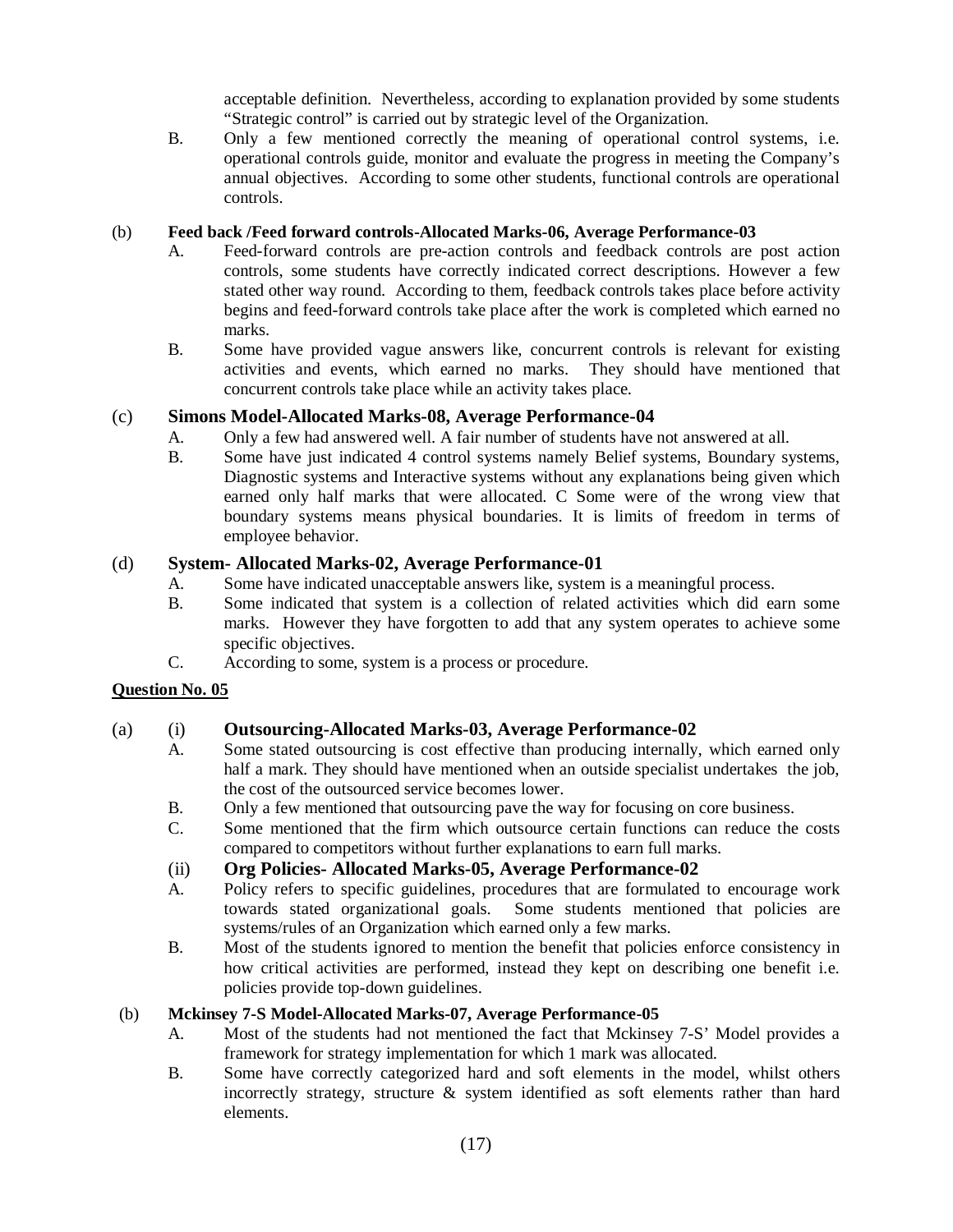- C. Some had understanding over basis for categorization of hard  $\&$  soft i.e. hard elements are easily quantified whereas others were silent on the basis of categorization.
- D. Most of the students were unable to explain what the shared values are i.e. values, belief, norms that guides employee behavior.



THE INSTITUTE OF **CHARTERED ACCOUNTANTS** OF SRI LANKA

## **Commercial Law and Corporate Law – December 2012**

### (1) **Understanding the question**

It is a fact that anyone who appears for a question paper in any examination it is essential for him/her to understand the questions properly before starting to answer the questions. This is an essential point to be followed by candidates for all the examinations. Even though some candidates are very well conversant with areas tested by questions unless they understand the question properly no satisfactory answers could be expected. To understand any question properly it is equally important to read the questions carefully may be once twice or even thrice. What could be observed is that some candidates have not followed this procedure therefore the answers produced by them are not up to expectations. Accordingly the standard of answers furnished by majority for most of the questions in Commercial Law and Corporate Law paper are below the average. However a handful of candidates have understood the questions and the answers produced by them are in some standard.

- E.g. 1 (a) Communication of the offer through a third party had been identified correctly.
	- 2 (b) An agent has no right to earn profit(secret profits) without the consent of his/her principal too had identified correctly.
	- 3 (b) (ii) Effect of dated cheque correctly identified.
	- 4 (ii) Instances where a partner can apply to court for dissolution of the partnership business were also correctly given.
	- 6 (b) Type of resolutions required for certain purposes are known to them.

### Quality of answers

Standard or quality of some answers produced by them are in an acceptable standards. For example;

- 1 (a) It had been discussed that an offer can be revoked at any time before acceptances and acceptance should be done while it is in existence. If withdrawn the offer that should be communicated to the offeree directly or through a third party. Accordingly withdrawal of the offer made to Jane by Peter through Kevin is a proper withdrawal.
- 3 (b) Some had stated that an "account payee only" cheque cannot be collected through any other account other than the account of the payee. Post datedcheques cannot be deposited before the dates stated in those cheques.

Quality of the explanations given on instances where partner can apply to court for dissolution of the partnership business, the rights to resell the good under Sale of Goods Ordinance, the type of resolutions that should be passed for certain purposes and so on were in an acceptable manner.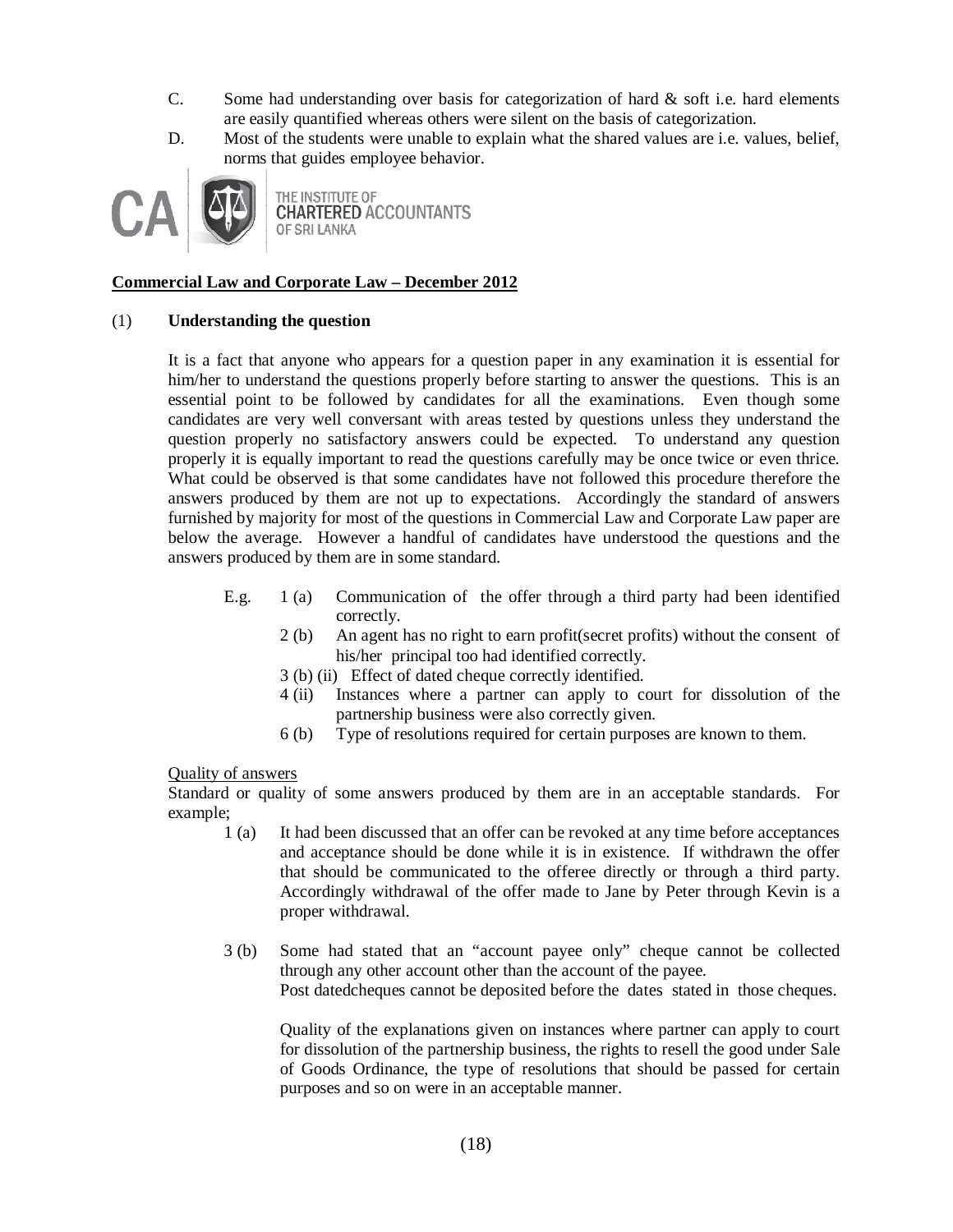Answers for some questions such as stated here above are relevant to the questions and subject knowledge of the candidates is satisfactory though no satisfactory planning of answers could be observed and that should be improved to a very great extent.

### (2) **What was band in answers**

Answers produced by the majority reveal that they have not understood the questions properly. This may be mainly due to the fact that they have no good habit of reading the questions properly till they realize as to what has been tested by a particular question. When they start answering the questions without understanding them it is natural that they write whatever come to their mind. As a result some have focused their answers in incorrect directions.

Few examples could quoted,

- **Q. No. 02** Though the question is very clear and asks to explain legal positions of the parties involved in the given situations, they had explained various ways by which agency can be created, Possibilities of subsequent ratification of acts done by the agent by principal, Agency for necessity and so on had been discussed.
- **Q.No.03** When question clearly asks whether they do agree with the statement "crossed" cheques cannot be encashed over the counter", they have gone and explained various types of crossings with examples, endorsement that could be made on cheques and so on.
- **Q. No. 06 (a)** Question is clear and states that " Yatra Company (Pvt.) Ltd" seeks your advice as to the steps to be followed after passing of special resolution to change the existing name of the company under the Provisions of the Companies Act, the complete procedure that should be followed in changing of name of a company has been explained from the very beginning starting from the name approval.
- **Q.No.10 (a)** Although the question has asked to list out the contents that should be included in an amalgamation proposal, some have listed out the documents that should be delivered to registrar of companies by the secretary of a company under Companies Act, for the purpose of amalgamation. There were some other answers which had been furnished by some candidates without relevant subject knowledge, for example;
- Q. No. 01 (b) Even though Jane has received the massage re.revocation of offer made by Peter through a third party it is not a proper communication of Peter's revocation of offer, and that communication should be a direct communication made by Peter himself and not through anyone else.

Q. No. 5 (b) (i) Any other instances when company registrar think it is just and equitable had been written as an instances where courts can lift the veil of incorporation.

> (ii) Company is in a near position of insolvent and if directors and other authorized persons don't take corrective actions, which should be taken by such persons under that circumstances too court can lift the veil of incorporation.

In addition to that the following instances had been given as part of their answers for lift the veil of incorporation.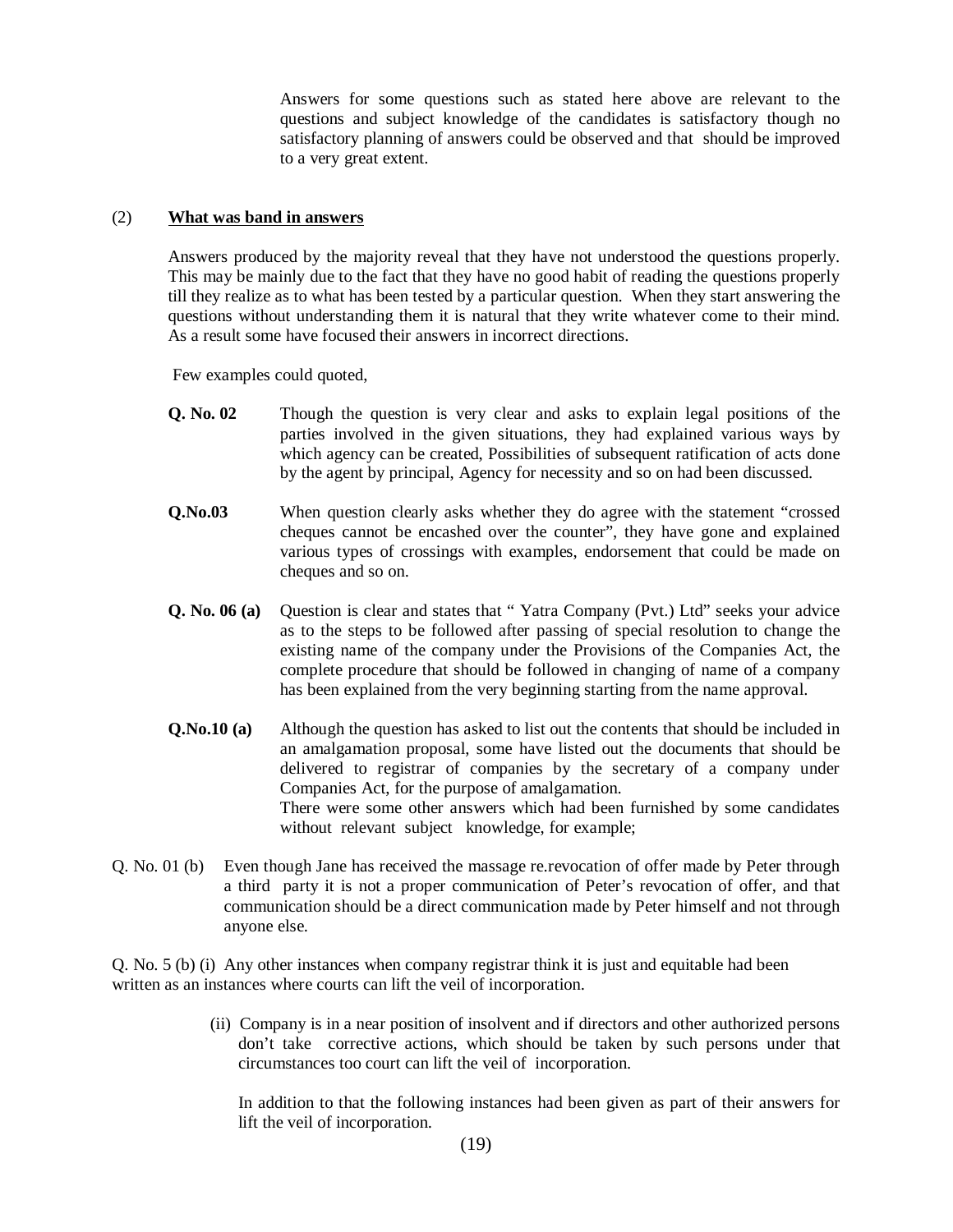- (a) When the directors make secret profits.
- (b) When the company failed to be a limited liability company.
- (c) If the Articles of the Company provide to do so and so on.

## Planning (building) the answers

The most common weakness/shortcoming that could be observed is that candidates have no habit of planning their answers. They must realize that they have 3 hour period for the question paper and they must plan to score 100 marks within that time period i.e. within 180 minutes. For the 100 marks different question papers have different number of questions and Commercial Law and Corporate Law paper there are 10 questions. When planning the answering it is very important to allocate time for reading the questions arranging the relevant points and writing the answer. They must always try to manage the answer each question during the time allocate for it and not to spend more time than that.

Once the full question paper is read at the start they will have an idea regarding the easiest question. It will be benefited to start answering with the easiest question and follow the second easiest and so on. This procedure may be useful/beneficial in different ways such as;

- i. When first answer the easiest question first they will have better chances to score higher marks for it and next easiest question will follow.
- ii. When started with easiest question first they will have the confidence and mind will be free of complications. If starts with a question which they are not much conversant with and if face to some complicated positions, then proceeding with balance of the questions will be difficult as their mind is in a complicated status, even though they are capable of answering them well.
- iii. Allocate time for each question based on marks allocated for them i.e. more time for question carries more marks and lesser time for questions which carries lesser marks. In this paper similar time can be allocated for all the questions since all the 10 questions carry equal marks i.e. 10 marks for each.

## (3) **Common difficulties faced by candidates**

In addition to the language problem the most common difficulty faced by them is that they are not much competent to decide as to what direction they have to focus their answers.

### (4) **Possible areas where majority made mistakes**

It appears that majority has mistaken mainly due to not reading the question properly before they have start answering. What could be presumed is that a habit of start answering just after glancing through the question or sometime after going through the first few lines of the question. It is a fact unless whole question is read carefully the expected answer cannot be decided. For example when question clearly asks instances where a partner can apply to courts for dissolution of the partnership business all the possible instances under which partnership business could be dissolved including automatically dissolutions have been given (Q. No. 4).

Also in question No. 06, candidates are requested to furnish advice on steps that should be followed by a company after passing a special resolution for changing its name majority had started from the very beginning including the obtaining name approval and explained from beginning to the end.

The other areas where majority had made mistakes can be summarized as follows. These mistakes mainly